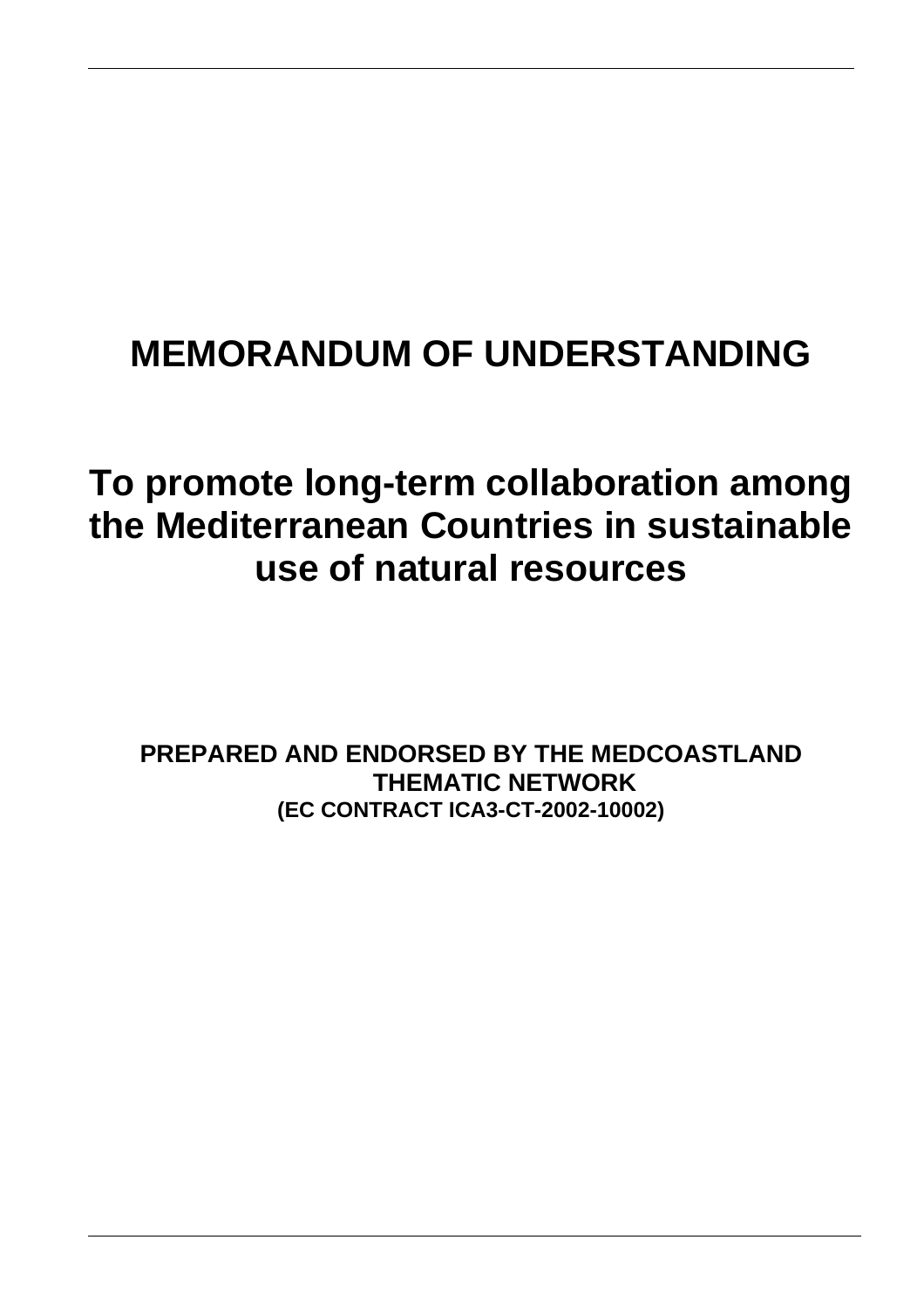#### **MEMORANDUM OF UNDERSTANDING (herein referred to as MoU)**

*between the*

#### **PARTIES:**

| <b>MEMBERS OF MEDCOASTLAND THEMATIC NETWORK</b> |                                                                                                                                         |                  |  |  |
|-------------------------------------------------|-----------------------------------------------------------------------------------------------------------------------------------------|------------------|--|--|
| Member n°                                       | <b>Institution</b>                                                                                                                      | Country          |  |  |
| <b>P1</b>                                       | Istituto Agronomico Mediterraneo di Bari – Centre International de Hautes Etudes<br>Agronomiques Méditerranéennes (ISAGME) <sup>1</sup> | <b>ITALY</b>     |  |  |
| <b>P3</b>                                       | Alexandria University (UALEX.FA.SWS)                                                                                                    | <b>EGYPT</b>     |  |  |
| <b>P5</b>                                       | National Council for Scientific Research (NCSRLB.RS.SS)                                                                                 | <b>LEBANON</b>   |  |  |
| <b>P6</b>                                       | Ministry for Rural Affairs and the Environment (MAFMT.PH.ARDC.C)                                                                        | <b>MALTA</b>     |  |  |
| P7                                              | Ministere de l'Agriculture (MATN.DS)                                                                                                    | <b>TUNISIA</b>   |  |  |
| P <sub>8</sub>                                  | Ministry of Agriculture (MOAPS.SI)                                                                                                      | <b>PALESTINE</b> |  |  |
| <b>P9</b>                                       | Ministry of Agriculture and Agrarian Reform (MAAR.SD.LSSG)                                                                              | <b>SYRIA</b>     |  |  |
| <b>P10</b>                                      | Institut Agronomique et Veterinarie Hassan II (IAVHMA.SS)                                                                               | <b>MOROCCO</b>   |  |  |
| <b>P11</b>                                      | University of Çukurova (UCUK.FA.DSS)                                                                                                    | <b>TURKEY</b>    |  |  |
| P <sub>12</sub>                                 | Ministrere de l'Agriculture (MAGRIDZ.FRV)                                                                                               | <b>ALGERIA</b>   |  |  |
| P <sub>13</sub>                                 | The National Authority for Remote Sensing and Space Sciences (NARSSS.A.SMD)                                                             | <b>EGYPT</b>     |  |  |
| P <sub>14</sub>                                 | University of Jordan (UJORD.AGRI)                                                                                                       | <b>JORDAN</b>    |  |  |
| P <sub>16</sub>                                 | University of Malta (UMT.IA)                                                                                                            | <b>MALTA</b>     |  |  |
| P17                                             | Institut National Agronomique de Tunisie (INAT.CGRE)                                                                                    | <b>TUNISIA</b>   |  |  |
| P <sub>18</sub>                                 | Land Research Center (LRCPS)                                                                                                            | <b>PALESTINE</b> |  |  |
| P <sub>19</sub>                                 | Tishreen University (UTISH.SSSR)                                                                                                        | <b>SYRIA</b>     |  |  |
| <b>P20</b>                                      | Ministere de l'Agriculture du developpement Rural et Eaux et Forets<br>(MIAMOR.AF)                                                      | <b>MOROCCO</b>   |  |  |
| P21                                             | Ministry of Agriculture and Rural Affairs (GDRS.RPC.SWR) (the former General<br>Directorate of Rural Services)                          | <b>TURKEY</b>    |  |  |
| P <sub>23</sub>                                 | Halazen Development Association (HALAZEN)                                                                                               | <b>EGYPT</b>     |  |  |
| P <sub>24</sub>                                 | The Jordanian Society for Desertification Control & Badia Development (JSDCBD)                                                          | <b>JORDAN</b>    |  |  |
| P <sub>25</sub>                                 | Agricultural Cooperative Association (AGRICA)                                                                                           | <b>LEBANON</b>   |  |  |
| P <sub>26</sub>                                 | Farmers central Co-operative Society, Ltd (FCCS)                                                                                        | <b>MALTA</b>     |  |  |
| P <sub>27</sub>                                 | Parcelle El Oueslati (OUESLATI)                                                                                                         | TUNISIA          |  |  |
| P <sub>28</sub>                                 | The General Union of Peasants (GUP.AAO)                                                                                                 | <b>SYRIA</b>     |  |  |
| P <sub>29</sub>                                 | Ecole Nationale d'Agriculture de Meknes (ENAM.SS)                                                                                       | <b>MOROCCO</b>   |  |  |
| <b>P30</b>                                      | Tamount Association (AT.MOROCCO)                                                                                                        | <b>MOROCCO</b>   |  |  |
| <b>P31</b>                                      | Adana Farmers Association (ADFAS)                                                                                                       | <b>TURKEY</b>    |  |  |
| P32                                             | Institut National de la Recherche Agronomique (INRA.USI)                                                                                | <b>FRANCE</b>    |  |  |
| P33                                             | Consejo Superior de Investigaciones Científicas (CSIC.IPE)                                                                              | <b>SPAIN</b>     |  |  |
| P34                                             | Università degli Studi di Sassari (USAS:NRD)                                                                                            | <b>ITALY</b>     |  |  |
| P35                                             | Commission of the European Communities (COMC.EI:SWW)                                                                                    | <b>ITALY</b>     |  |  |

<span id="page-1-0"></span> $\frac{1}{1}$ 

Acronyms in brackets report respective institutional (member) codes included in the Contract ICA3-CT-2002-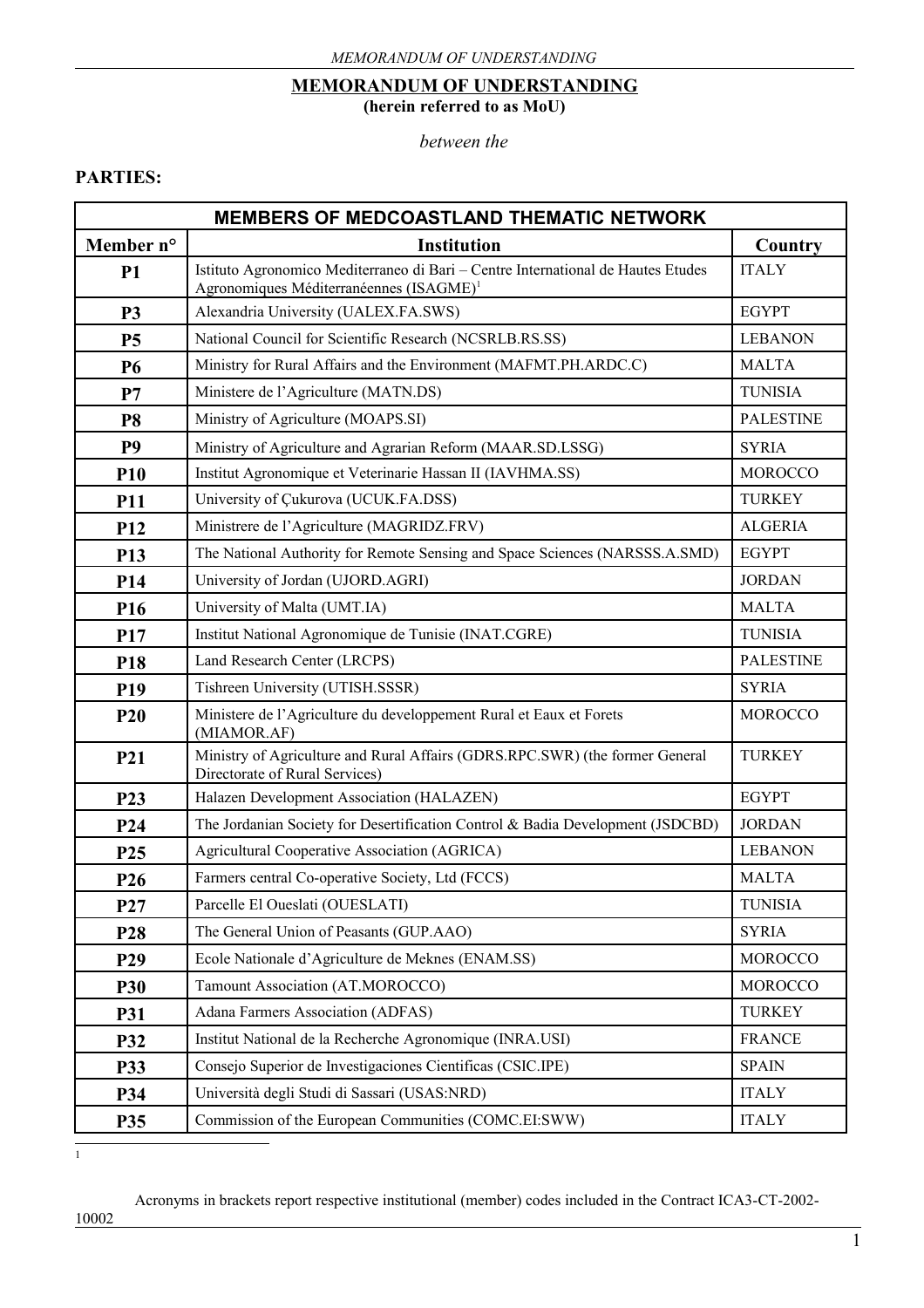| P36 | Arab Center for the Studies of Arid Zones and Dry Lands – League of Arab States   SYRIA |  |
|-----|-----------------------------------------------------------------------------------------|--|
|     | (ACSAD)                                                                                 |  |

#### *on*

## **Promotion of long-term collaboration among the Mediterranean countries in sustainable use of natural resources**

#### **INTRODUCTION**

The Parties included in this MoU have been working in the MEDCOASTLAND project since October 2002. This is a Thematic Network funded by the European Commission (EC) within the 5th Framework Programme. The project, coordinated by the Centre International de Hautes Etudes Agronomiques Méditerranéennes – Istituto Agronomico Mediterraneo di Bari (CIHEAM IAMB), will officially cease on 30 September 2006. Its major objective is the Mediterranean coordination and dissemination of land conservation management to combat land degradation for the sustainable use of natural resources with particular attention to the coastal zones. Land degradation, desertification and environmental deterioration are threatening sustainable development in the Mediterranean. Linked with economic, social and political constraints the consequences could have far-reaching negative effects for the overall long-term stability of the region and beyond. Moreover, accomplishing United Nation's Millennium Development Goals and other obligations deriving from internationally agreed conventions are proving to be some milestone challenges for the region. It is of great significance that this Memorandum is endorsed in 2006 declared by the United Nations as International Year of Deserts and Desertification and could be a direct contribution in this long struggle. The MoU is intended to tackle the important issues of co-operation, collaboration, networking, exchange of knowledge and expertise among the Mediterranean countries in sustainable use of natural resources and especially of land and soil management. One of the major setbacks of many previous national or international projects had been the lack of follow up activities once the project itself comes to an end. Following the objectives included in the Technical Annex of MEDCOASTLAND, this MoU intends to remedy such shortcoming and allow for continued collaboration particularly among the project members. This collaboration however could be only ensured if there is clear political willingness of all included institutions to share experiences, data, knowledge, expertise and best management practices in ecosystem management.

#### **PREAMBLE**

Whereas the Parties wish to establish mutually beneficial relationships;

Whereas the Parties recognise the importance of sustainable development of Mediterranean natural resources;

Whereas the Parties in accordance with the present MoU will encourage joint and co-operative initiatives in the field of scientific-technical collaboration;

Whereas the Parties recognise the need to deepen the studies and research activities in the Mediterranean costal areas;

Whereas the Parties recognise the need to strengthen cooperation and exchange of knowledge in the field of sustainable land and soil management;

Whereas the European Commission has initiated the establishment of the European Soil Data Centre (ESDAC) at the JRC as the only focal point for soil data and information in Europe;

In consideration of the above, the Parties hereby agree to the following:

#### **ARTICLE 1 – PURPOSE**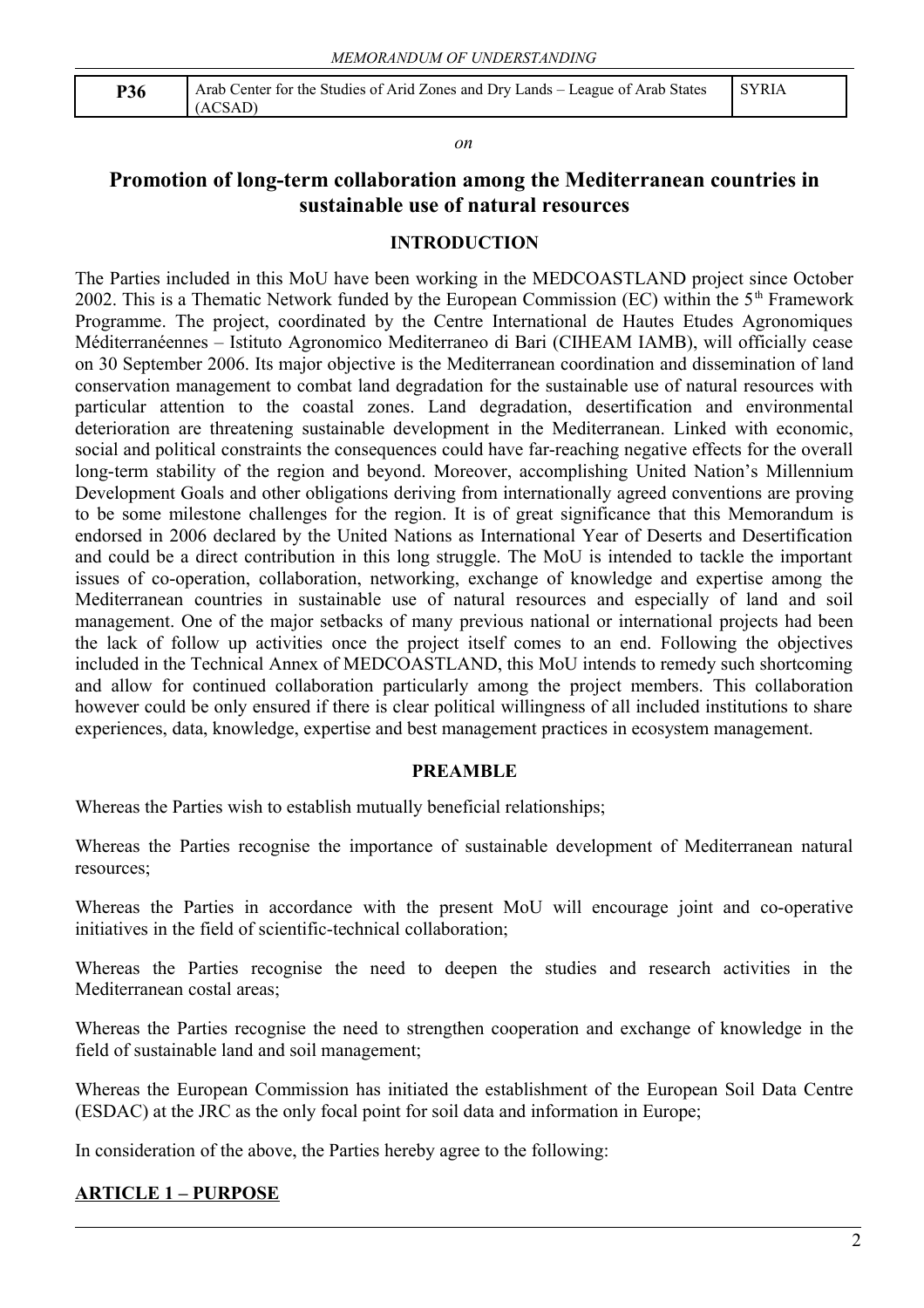The purpose of this MoU is to maintain, improve and strengthen collaboration among the Parties. In addition, it is intended to be a platform for extended collaboration in the area of natural resources development and use between all the Mediterranean countries. This MoU pays particular attention to the sustainable Mediterranean land, soil, and ecosystem management. The Parties included in this MoU have a common interest on pursuing joint basic and applied research, training, and exchange of knowledge and data to contribute towards sustainable development of the region. They believe this MoU would increase public awareness on land degradation, desertification, and environmental protection and would improve capacity, institutional building, policy development and implementation.

# **ARTICLE 2 – OBJECTIVES**

The Parties agree that this MoU has the following objectives:

- To facilitate the creation of *regional databases* in the framework of the European Soil Data Centre (ESDAC) as tools to assess and monitor the status of land degradation and especially of the vegetative cover as early warning system to reveal degradation and desertification trends. The Parties agree that there is a need to *harmonise* methodologies for data collection and support analyses to better utilise potential available funds to combat land degradation and support regional sustainable development. This would require *participation at national and regional level* and enhancement of co-operation on land degradation assessment and soil conservation management among all the Parties and other institutions of the region;
- To enhance a *interdisciplinary and integrated approach* in natural resources management and conservation;
- To identify *needs and priority topics* to be targeted for future research on natural resources management and providing indications for further EU and international involvement in the region (Annex 3 of this MoU);
- To prepare land/soil management *strategies* to combat land degradation and enhance wide dissemination of *best management practices* and *traditional* technical knowledge;
- To draft appropriate legislation to support *implementation* of guidelines and policies that target sound use of natural resources while identifying the *roles* of scientific community, policy/decision makers and grass root organisations, and to establish a *stakeholders methodology* that recognises both duties and responsibilities in promoting sustainable rural development and overall enhancement of environmental quality by emphasising the *societal approach* of involvement in addressing natural resources management issues;
- To develop and eventually adapt the EU Thematic Strategy for Soil Protection. The Parties recognise the need to collect new soil data and to confront *national soil protection legislation* with EU and international standards:
- To enhance and support *knowledge sharing* and data dissemination;
- To *establish* the **R**egional **O**ffice for sustainable land and **SO**il management in the **M**editerranean (ROSOM) at CIHEAM IAMB as the focal point for regional soil information as the Mediterranean component of the European Soil Data Centre (ESDAC);
- To *collaborate widely* among themselves and with ROSOM, national institutions (governmental and NGOs), with CIHEAM, EC, FAO, UNEP, UNCCD, GEF, Plan Bleu, MAP<sup>[2](#page-3-0)</sup>, MCSD<sup>[3](#page-3-1)</sup>, and/or other international agencies or projects

# **ARTICLE 3 – MUTUAL VALUES**

The Parties declare their mutual belief in the following values that are relevant to this MoU:

- Full transparency and open communication;
- <span id="page-3-1"></span><span id="page-3-0"></span>Co-operative mechanisms to ensure the proper allocation of resources;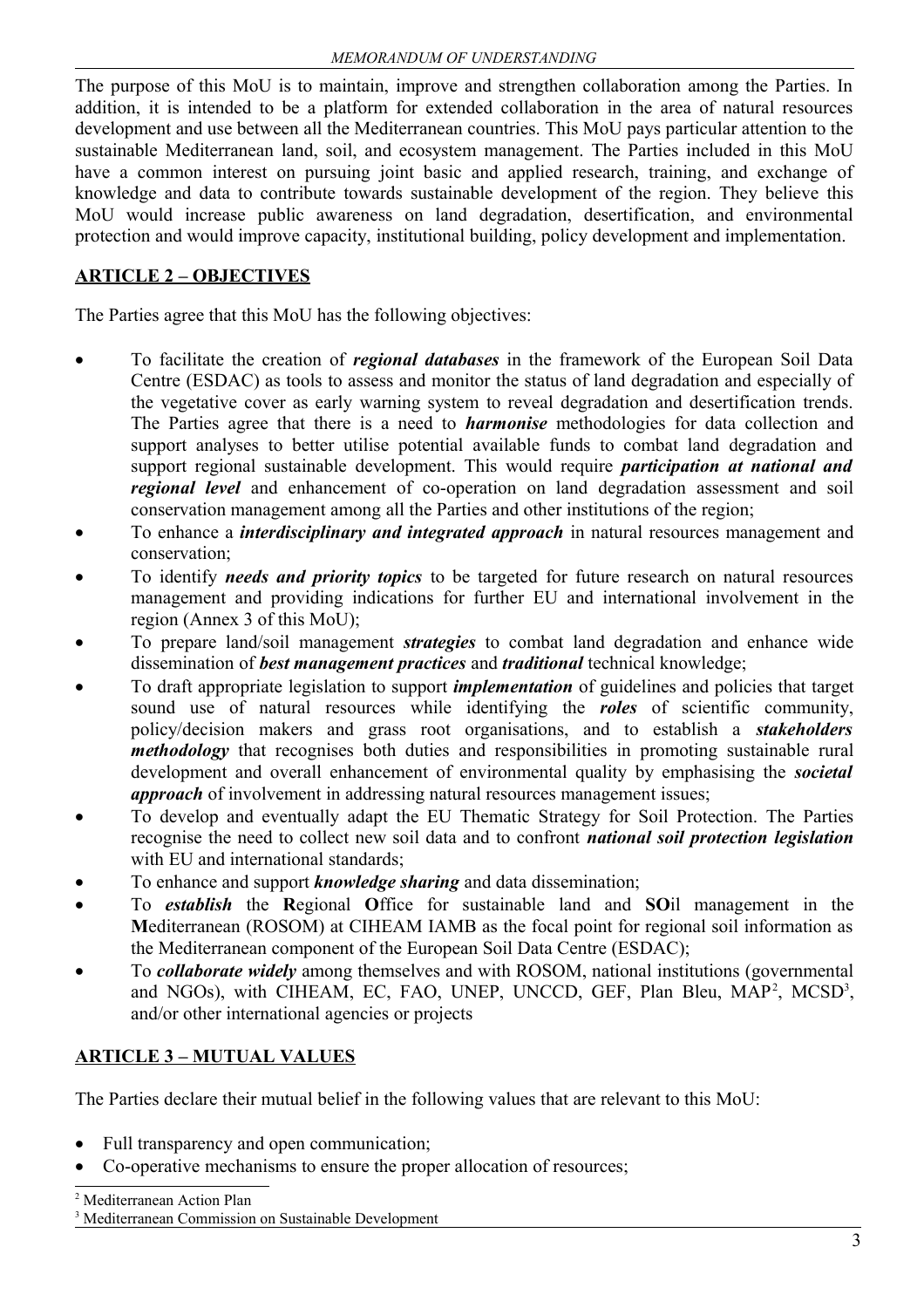- Cost-effectiveness and professional service delivery;
- Independence and non-partisanship;
- Respect for national traditional customs and international human rights standards;
- Respect for ethical values and the gender issue in conformity with national, EU legislation and international conventions and declarations

## **ARTICLE 4 - MODALITIES OF CO-OPERATION**

The modalities of co-operation could be the following:

- Identification of specific fields of common interest;
- Exchange of information, experience and knowledge;
- Promotion and co-ordination of research projects between the Parties and other interested institutions or individuals;
- Exchange of scientific-technical personnel between the Parties;
- Joint organization of meetings, symposia and workshops;
- Joint publications;
- Joint organisation of summer schools and training programmes;
- Use of available facilities for national data sharing and for regional assessments;
- Use and enhancement of the Internet based MEDCOASTLAND Knowledge Database;
- On-line electronic communication;
- Provide support for each other in making available office space, whenever possible, and assisting in local logistics for travelling staff;
- Commit at providing (if a joint project is identified and funded) full financial reports for all the project activities (including invoices and receipts) using agreed budget structures and procedures;
- Define one person to act as liaison focal point with the other Parties of this MoU;
- In case the Parties (or some of them) decide, under this MoU, to implement joint projects, they shall, prior to starting work and on a case-to-case basis, conclude in advance, a specific written collaboration agreement related to the joint project. These collaboration agreements will cover technical, legal (including the responsibilities of each Party and intellectual property rights) and financial aspects as far as necessary;
- The Parties recognise the Centre International de Hautes Etudes Agronomiques Méditerranéennes Istituto Agronomico Mediterraneo di Bari (CIHEAM IAMB) as the coordinating unit of this partnership. This is only a facilitating role assigned to CIHEAM-IAMB and do not give it any legal responsibility on its behalf nor on behalf of the other Parties

Detailed description of cooperation and management activities is given in Annex 4 of this MoU

## **ARTICLE 5 - COSTS**

This MoU implies no financial commitments by any Party and does not establish any legally binding obligations on the part of any of its signatories. The Parties are entering into this MoU with the explicit understanding that the MoU itself does not give rise to a claim for compensation for services against any of the respective governments or institutions. However, the Parties, within their available resources, will communicate and exchange information between them despite availability of additional external funding. If a project proposal is prepared on behalf of the Parties and funding will be available, budget distribution and allocation will be made according to the activities assigned and completed by each Party.

## **ARTICLE 6 - CONFIDENTIALITY**

. With respect to all information concerning the activities of the Parties related to this MoU (whether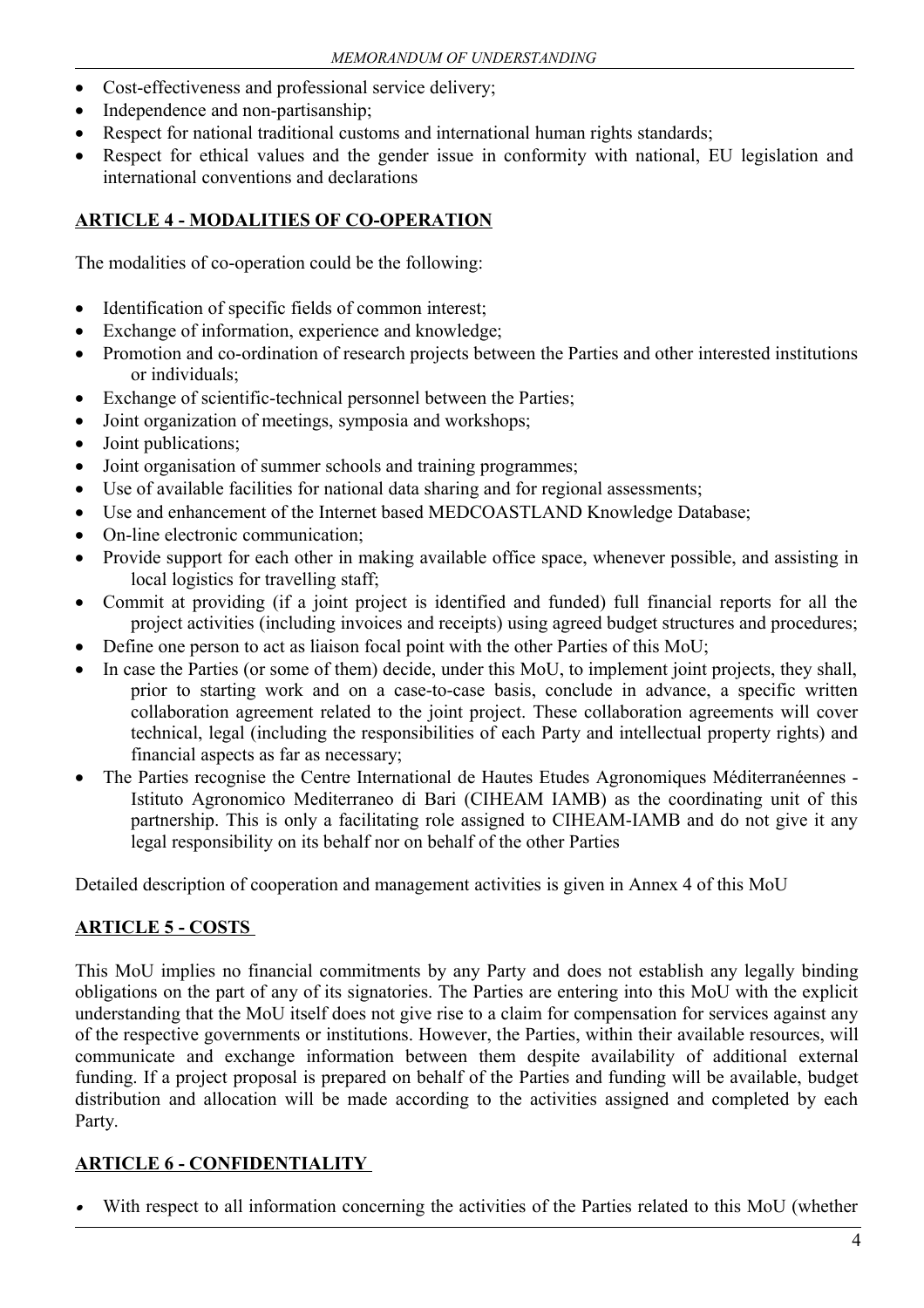in oral, written or computerised form) disclosed in confidence to one Party by the other, the said Party will not use any such information for any purpose other than the implementation of its obligations under this MoU;

- . Each Party will keep and/or treat the information as confidential and not disclose it to any outside third entity without a prior written consent of the concerned Party(s);
- . Confidentiality of information exchanged in connection with this MoU shall be maintained for a period of five (5) years after the termination of the Memorandum of Understanding;
- . In the case of accidental disclosure of the information by unforeseen matters such as robberies, the Party concerned shall not be held liable according to this Article.

# **ARTICLE 7 - ENTRY INTO FORCE, DURATION AND RENEWAL**

The MoU will be in effect 1 month following the date of the signature by the last Party. The duration of the MoU is 5 (five) years. It can be prolonged or modified only by written amendment signed by the duly authorised representatives of each Party.

# **ARTICLE 8 – FUTURE ENTRIES AND MODIFICATIONS**

The partnership in this MoU could be expanded to additional institutions (other than the Parties) that would be interested to endorse and sign it. They should express in writing to CIHEAM-IAMB their wish to join this MoU. CIHEAM-IAMB will inform all the Parties and if an agreement is reached the partnership may be extended. Modifications to this MoU are subject to multilateral agreement.

# **ARTICLE 9 - TERMINATION**

By recognising that this MoU is not legally binding the Parties reserve the right to withdraw from it or to participate in similar activities with other agencies, organisations, and individuals. Where a Party of this MoU wishes to end its collaboration, it may do so by providing the CIHEAM-IAMB a written notice to that at least 2 months before the intended date of withdrawal. The CIHEAM-IAMB should inform all the Parties on such decision. Upon termination each Party shall retain the right to use the jointly developed intellectual property under this MoU until the termination (withdrawal) date.

## **ARTICLE 10 - ADMINISTRATIVE PROVISIONS**

This MoU is signed by the legal representative of each Party and by the liaison focal point(s) appointed by the Party for technical, scientific, and administrative issues related explicitly to this MoU. Each Party reserve the right to decide on these nominations depending on its internal rules and regulations. In principle, the persons that have worked and signed the MEDCOASTLAND Contract ICA3-CT-2002- 10002 should be the signatories of this MoU.

Each Party retains two signed originals of this Memorandum.

## **ARTICLE 11 – ANNEXES**

Four annexes complement this MoU:

- Annex 1. The Mediterranean context and its dominant features
- Annex 2. The MEDCOASTLAND project: summary of the major conclusions and recommendations
- Annex 3. Areas of cooperation among the Parties and some indications on further EU and international involvement in natural resources management in the Mediterranean region
- Annex 4. Cooperation and management activities derived by this MoU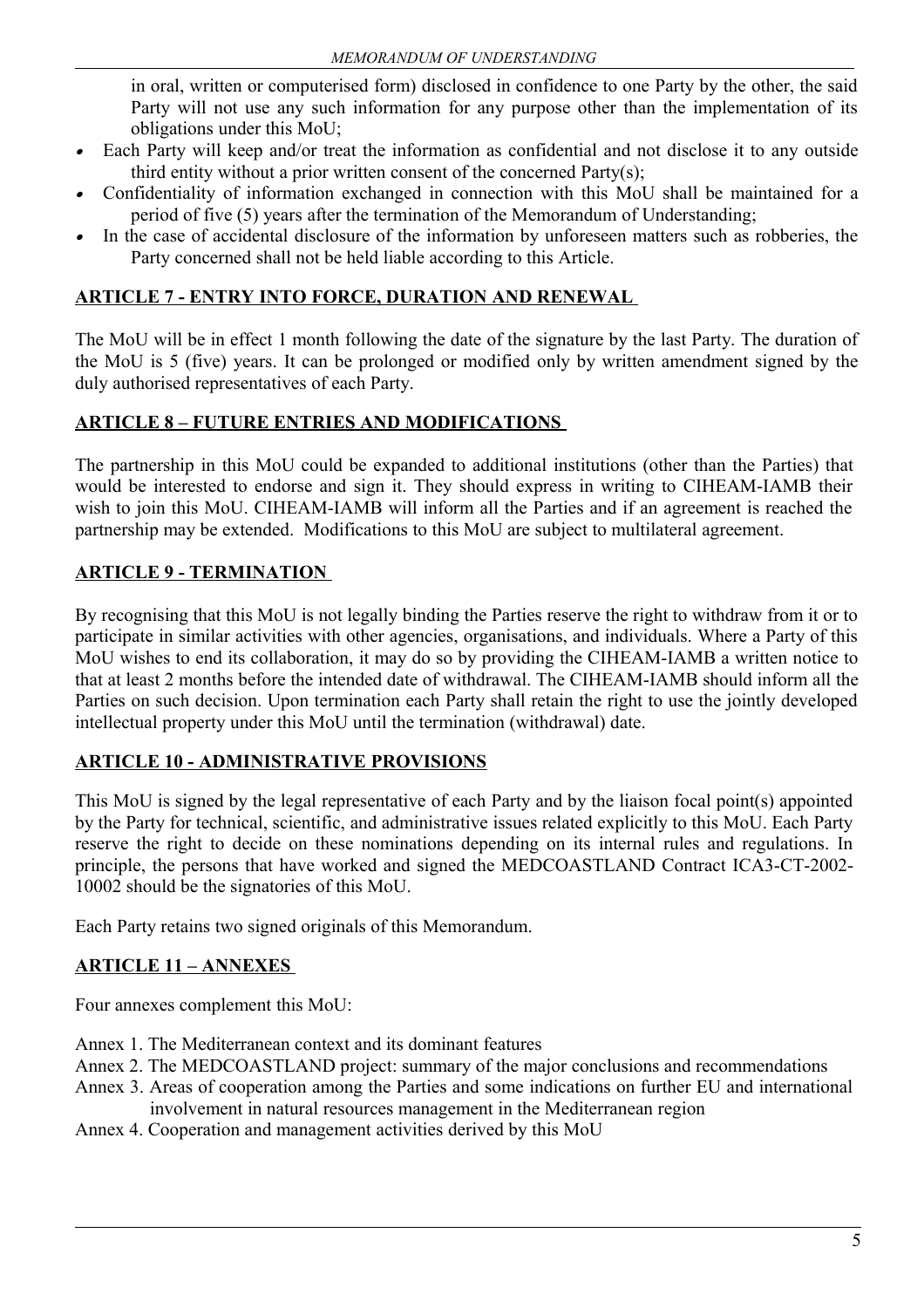| Member <sup>4</sup> | <b>Institution</b>                                                                                           | <b>Legal person</b>                                                                                                      | <b>Liaison Focal point(s)</b>                                                                                                                       | <b>Signature</b> |
|---------------------|--------------------------------------------------------------------------------------------------------------|--------------------------------------------------------------------------------------------------------------------------|-----------------------------------------------------------------------------------------------------------------------------------------------------|------------------|
|                     | C.I.H.E.A.M. –<br>Istituto Agronomico                                                                        | Cosimo LACIRGNOLA<br>Director<br>iamdir@iamb.it<br>Tel: 39 080 4606 284                                                  |                                                                                                                                                     |                  |
| <b>P1</b>           | Mediterraneo di Bari<br>Via Ceglie, $9 - 70010$<br>Valenzano Bari<br><b>ITALY</b>                            |                                                                                                                          | Giuliana TRISORIO<br><b>LIUZZI</b><br>giuliana.trisoriol@agr.uniba.it<br>+39 080 544 2958<br>Pandi ZDRULI<br>pandi@iamb.it<br>Tel: +39 080 4606 253 |                  |
| <b>P3</b>           | Alexandria<br>University<br>Faculty of<br>Agriculture<br>$El-Chatby -$<br>Alexandria<br><b>EGYPT</b>         | Fawzi ABDEL-KADER<br>sfawzy01@hotmail.com<br>Tel: +203 5911172                                                           | Fawzi ABDEL-KADER<br>sfawzy01@hotmail.com<br>Tel: +203 5911172                                                                                      |                  |
|                     | National Council for<br>Scientific Research<br>National Center for<br>Remote Sensing/Soil<br>Sector P.O. Box | Mouin HAMZE<br><b>Secretary General</b><br>hamze@cnrs.edu.lb<br>Tel: 961 1 850 125                                       |                                                                                                                                                     |                  |
| <b>P5</b>           | 11/8281<br>Cité Sportive, 2047-<br>8602 Beirut<br><b>LEBANON</b>                                             |                                                                                                                          | <b>Talal DARWISH</b><br>tdarwich@cnrs.edu.lb<br>Tel: +961 4 409845                                                                                  |                  |
|                     | Ministry for Rural<br>Affairs and the<br>Environment<br>National Soil Unit<br>National Agricultural          | <b>Anthony MIFSUD</b><br>Director General<br>$\frac{\text{anthony.b.mifsud@gov.mt}}{\text{autup}}$<br>Tel: +356-25904245 |                                                                                                                                                     |                  |
| P <sub>6</sub>      | Research and<br>Development Centre<br>Ghammieri, Marsa<br><b>MALTA</b>                                       |                                                                                                                          | Sonya SAMMUT<br>sonya.sammut@gov.mt<br>Tel: +356 259 04 179                                                                                         |                  |
| P7                  | Ministere de<br>l'Agriculture<br>Direction des Sols<br>30 rue Alain Savary<br>1002 Tunis<br><b>TUNISIA</b>   | Hedi HAMROUNI<br>Director<br>hamrounihedi@yahoo.fr<br>Tel: +216 71 718901                                                | Hedi HAMROUNI<br>hamrounihedi@yahoo.fr<br>Tel: +216 71 718901                                                                                       |                  |
| <b>P8</b>           | Ministry of<br>Agriculture<br>Rammallah<br>P.O. Box 197                                                      | Azzam Tubaileh<br>Deputy Minister                                                                                        | Kasim ABDO                                                                                                                                          |                  |
|                     | <b>PALESTINIAN</b><br><b>AUTHORITY</b>                                                                       |                                                                                                                          | kasimabdo@yahoo.com<br>Tel: 97 02 2961 220                                                                                                          |                  |

## **This Memorandum of Understanding is agreed upon and signed by:**

<span id="page-6-0"></span>4 Reflect the membership number in the MEDCOASTLAND project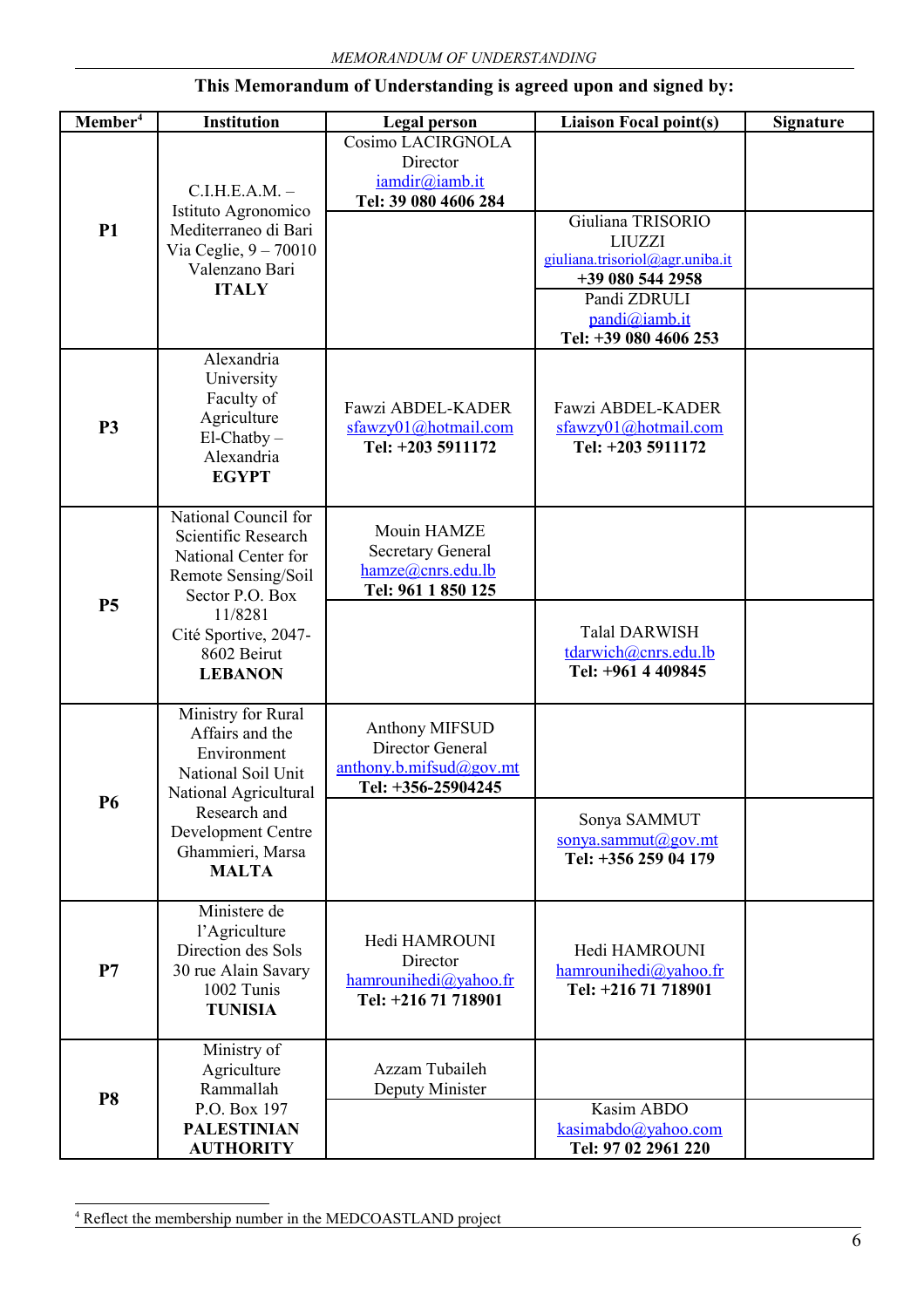| <b>Member</b>   | Institution                                                                                                                                                                                              | <b>Legal person</b>                                                                    | <b>Liaison Focal point(s)</b>                                                                                           | <b>Signature</b> |
|-----------------|----------------------------------------------------------------------------------------------------------------------------------------------------------------------------------------------------------|----------------------------------------------------------------------------------------|-------------------------------------------------------------------------------------------------------------------------|------------------|
| P <sub>9</sub>  | Ministry of Agriculture<br>and Agrarian Reform<br>P.O. Box 113, Kowatly<br>Street - Douma-<br>Damascus<br><b>SYRIA</b>                                                                                   | Jamal MAJD<br>General Director                                                         | Ibrahim WAAD<br>WI MAAR@hotmail.com<br>Tel: 963 11 5743 099                                                             |                  |
| <b>P10</b>      | Institut Agronomique et<br>Veterinarie Hassan II<br>PB. 6202 Rabat-<br>Instituts Av. Allal Fassi<br>Rabat<br><b>MOROCCO</b>                                                                              | <b>Fouad GUESSOUS</b><br>Director General<br>$d$ g@iav.ac.ma<br>Tel: 212 3777 17 45/58 | Ahmed BAMOUH<br>a.bamouh@iav.ac.ma<br>Tel: 212 37 77 8135<br>Allal MHAMDI<br>a.mhamdi@iav.ac.ma<br>Tel: 212 37 77 17 58 |                  |
| <b>P11</b>      | University of Çukurova<br>Dept. of Soil Science<br>01330 Balcali, Adana<br><b>TURKEY</b>                                                                                                                 | Nedim UYGUN<br>Dean                                                                    | Selim KAPUR<br>kaprur@cu.edu.tr<br>Tel: 90 322 3386084<br>Erhan AKCA<br>erakca@mail.cu.edu.tr<br>Tel: 90 322 3386084    |                  |
| P <sub>12</sub> | Ministrere de<br>l'Agriculture<br><b>Boulevard Amirouche</b><br>12, Alger<br><b>ALGERIE</b>                                                                                                              | Ramdane LAHOAUTI<br>r lahouati@yahoo.fr<br>Tel: 213 21 71 87 63                        | Ramdane LAHOAUTI<br>r lahouati@yahoo.fr<br>Tel: 213 21 71 87 63                                                         |                  |
| P <sub>13</sub> | The National Authority<br>for<br>Remo<br>te<br>Sensi<br>ng<br>and<br>Space<br>Scien<br>ces<br>P.O. Box 1564 Alf<br>Maskan Heliopolis<br>23 Joseph Bros Tito St.,<br>El Nozha El Gededa -<br>Cairo, EGYPT | <b>Atef SHERIF</b><br>Director<br>aosherif@narss.sci.eg<br>Tel: 202 622 5801           | Abd Alla GAD<br>gadabdalla@yahoo.com<br>Tel: 202 622 5817                                                               |                  |
| <b>P14</b>      | University of Jordan<br>Faculty of Agriculture<br>P.O. Box 13042<br>University Road<br>11942 Amman<br><b>JORDAN</b>                                                                                      | Muhamad<br><b>SHATANAWI</b><br>Dean<br>Tel: 962 6 535 5000                             | Jawad Al-Bakri<br>jbakri@ju.edu.jo<br>Tel: +962 6 5355000, Ext.<br>2532                                                 |                  |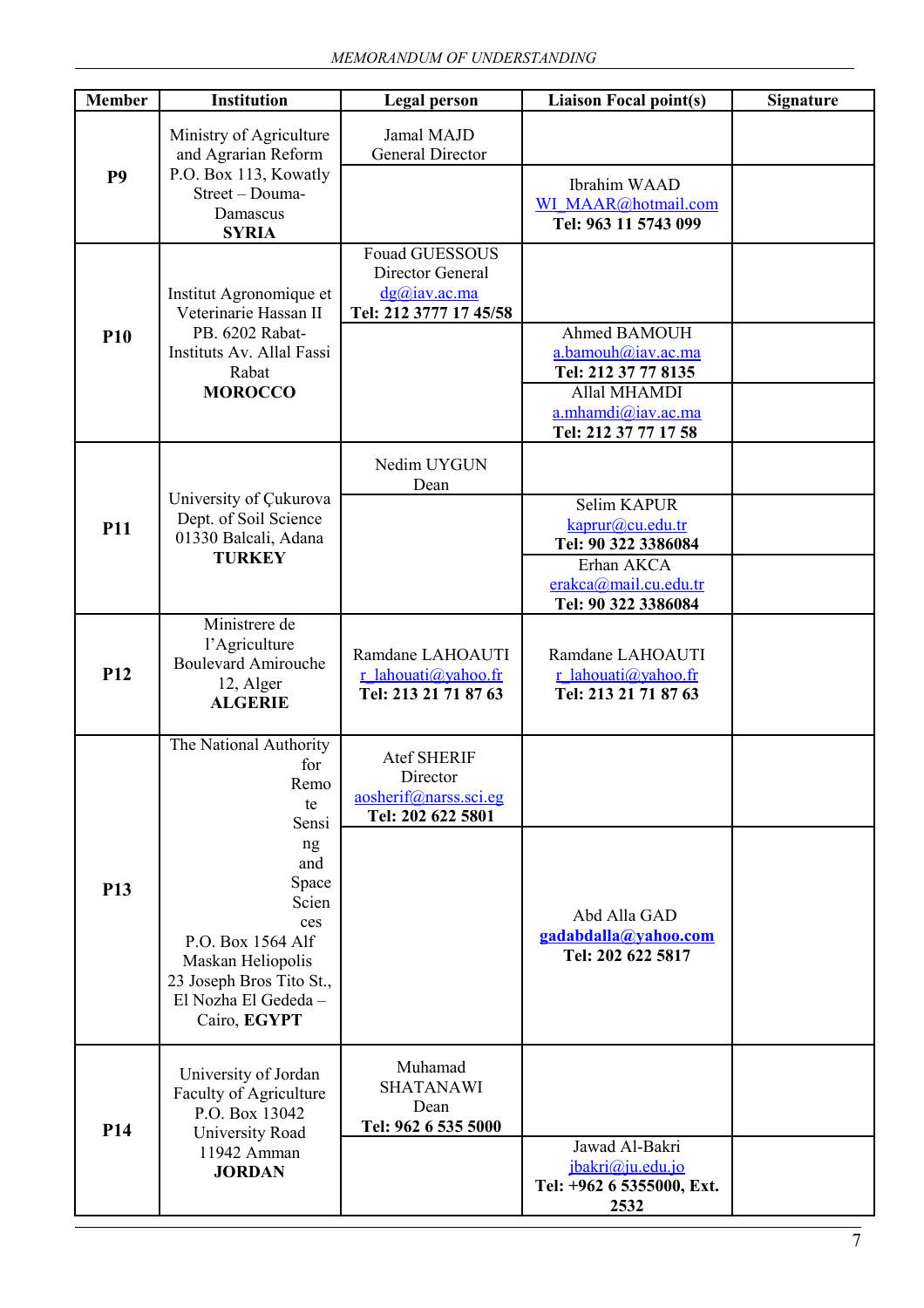| P16 | University of Malta      | George ATTARD          | George ATTARD          |
|-----|--------------------------|------------------------|------------------------|
|     | Institute of Agriculture | Dean                   | Dean                   |
|     | Msida MSD. 06            | gorge.attard@um.edu.mt | gorge.attard@um.edu.mt |
|     | <b>MALTA</b>             | Tel: 356 23 402325     | Tel: 356 23 402325     |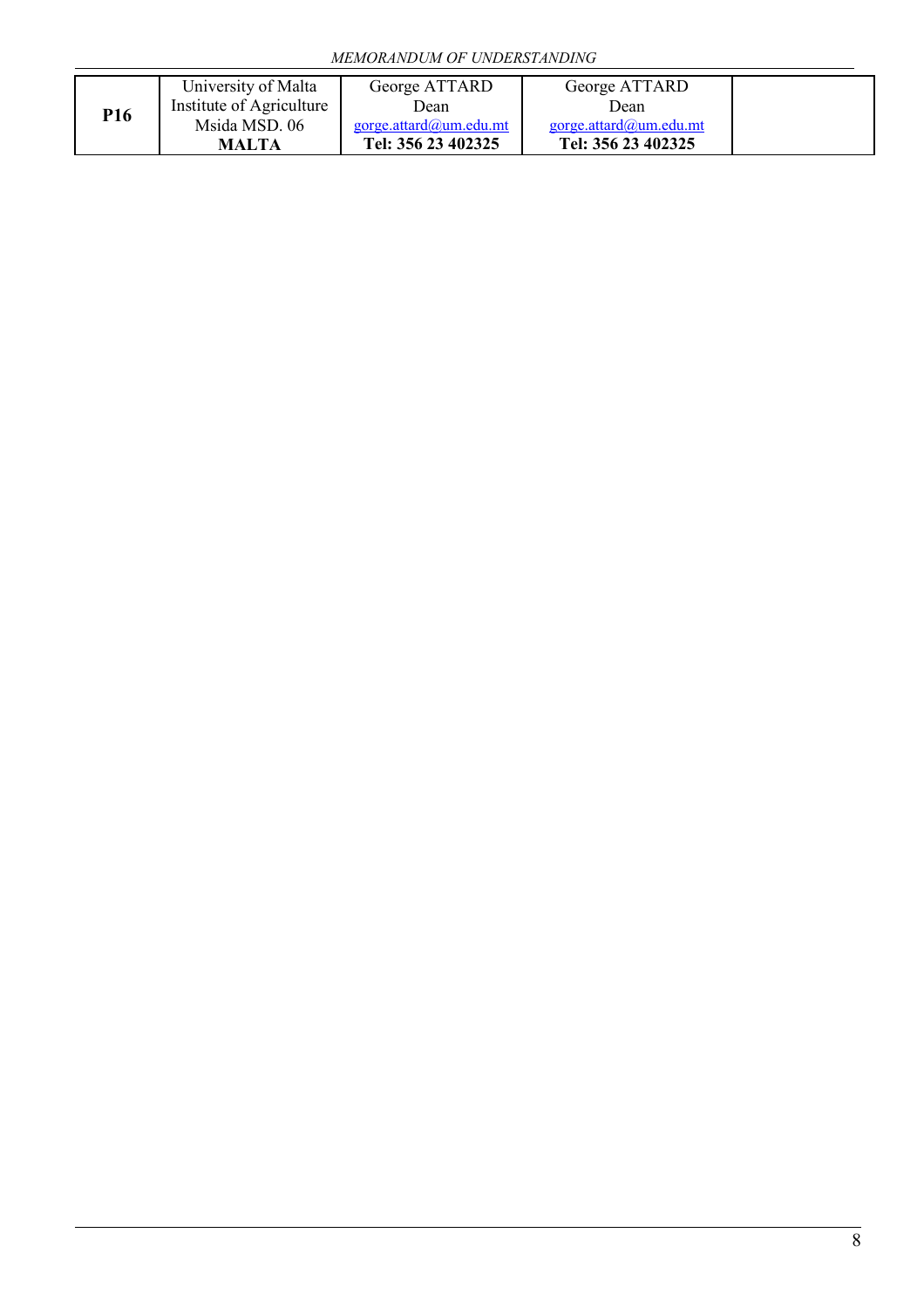| <b>Member</b>   | <b>Institution</b>                                                                                                                                                                  | <b>Legal person</b>                                                             | <b>Liaison Focal point</b>                                                            | <b>Signature</b> |
|-----------------|-------------------------------------------------------------------------------------------------------------------------------------------------------------------------------------|---------------------------------------------------------------------------------|---------------------------------------------------------------------------------------|------------------|
| <b>P17</b>      | <b>Institut National</b><br>Agr<br>ono<br>miq<br>ue<br>de<br>Tun<br>isie<br>43 Avenue Charls<br>Nicole, $1082 - T$ unis<br><b>TUNISIA</b>                                           | Hedi DAGHARI<br>Head<br>Daghari.hedi@inat.agrinet.t<br>n<br>Tel: +216 71 892785 | Hedi DAGHARI<br>Daghari.hedi@inat.agrinet.t<br>$\underline{n}$<br>Tel: +216 71 892785 |                  |
| P18             | <b>Land Research</b><br>Cen<br>ter<br>P.O. Box 20479, Abu<br>Obaidah St.4,<br>Jerusalem<br><b>PALESTINIAN</b>                                                                       | Jamal TALAB<br>$irc(\omega)$ palnet.com<br>Tel: 972 2 6264 089                  | <b>Basim DUDEEN</b>                                                                   |                  |
|                 | <b>AUTHORITY</b>                                                                                                                                                                    |                                                                                 | basim.dudeen@lycos.com<br>Tel: 972 2 6264 089                                         |                  |
| P <sub>19</sub> | <b>Tishreen University</b><br>Dept. of Soil Science<br>and Soil Reclamation<br>P.O. Box 1467                                                                                        | Najeeb GHAZAWI<br>President<br>Tel: 963 41 437 840/1                            |                                                                                       |                  |
|                 | Lattakia<br><b>SYRIA</b>                                                                                                                                                            |                                                                                 | Leila HABIB<br>leilahab@scs-net.org<br>Tel: 963-41 438 023                            |                  |
|                 | Ministere de<br>l'Agriculture du<br>developpement Rural<br>et Eaux et Forets<br>Direction des<br>Amenagements<br>fonciers<br>BP 1069 Avenue<br>Hassan II<br>Rabat<br><b>MOROCCO</b> | Moha MARGHI<br>Secrétaire Genéral<br>Tel: 212 37 29 99 45                       |                                                                                       |                  |
| <b>P20</b>      |                                                                                                                                                                                     |                                                                                 | Ljouad LAHCEN<br>lahcenljouad@yahoo.fr<br>Tel: 212 37 75 10 44                        |                  |
| P21             | Ministry of<br>Agriculture and Rural<br>Affairs<br><b>General Directorate</b><br>of Organisation and<br>Support<br>Ankara<br><b>TURKEY</b>                                          | <b>Dursun Murat OZDEN</b><br>dmozden@yahoo.com                                  | Dursun Murat OZDEN<br>$d$ mozden $(a)$ yahoo.com                                      |                  |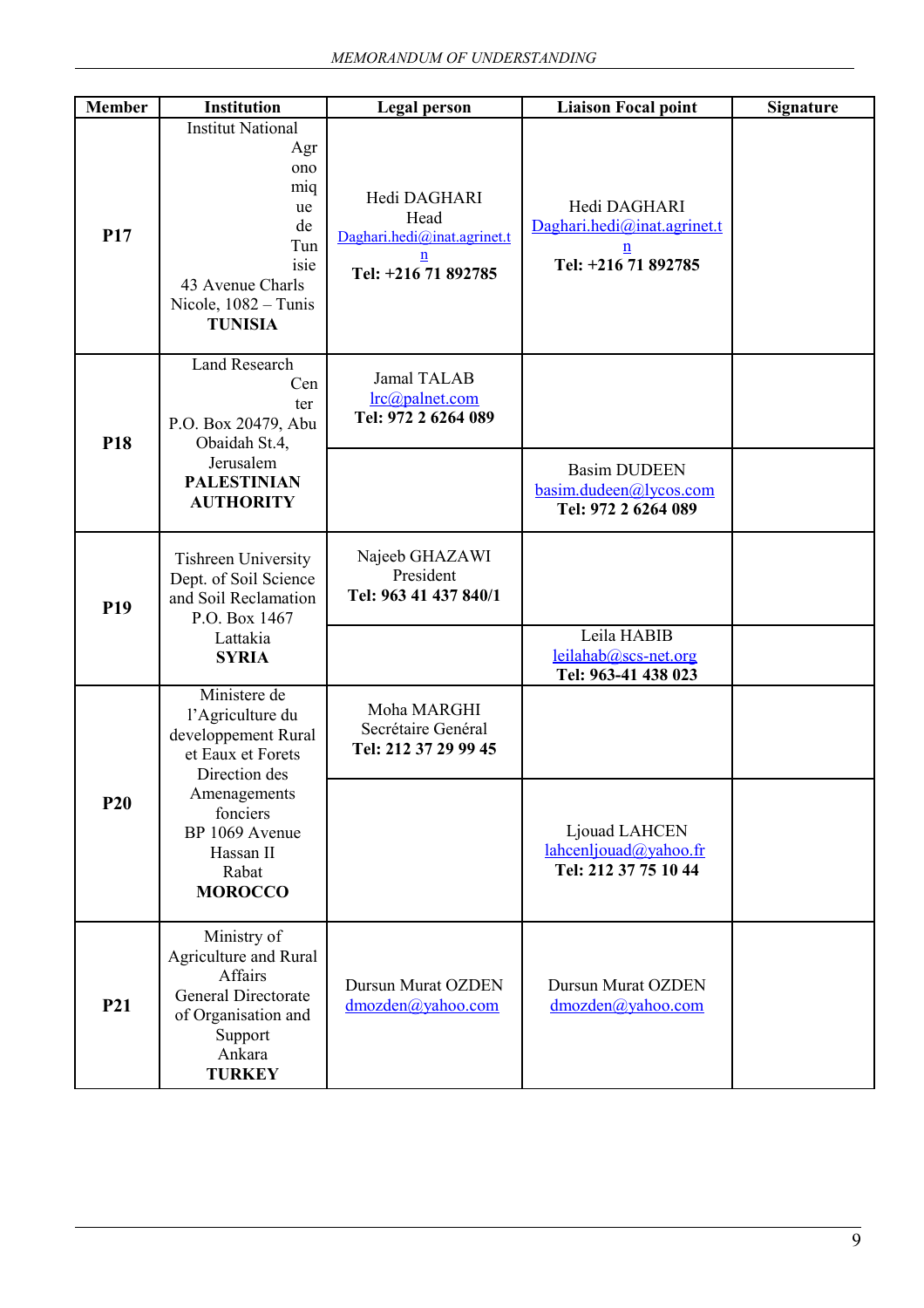| <b>P23</b> | Halazen<br>Development<br><b>Association Halazen</b><br>Village, Matrouh,<br><b>EGYPT</b> | Ibrahim DAOUD<br>idaoud23@hotmail.com<br>Tel: 203 5911 172 | Ibrahim DAOUD<br>idaoud23@hotmail.com<br>Tel: 203 5911 172 |  |
|------------|-------------------------------------------------------------------------------------------|------------------------------------------------------------|------------------------------------------------------------|--|
|------------|-------------------------------------------------------------------------------------------|------------------------------------------------------------|------------------------------------------------------------|--|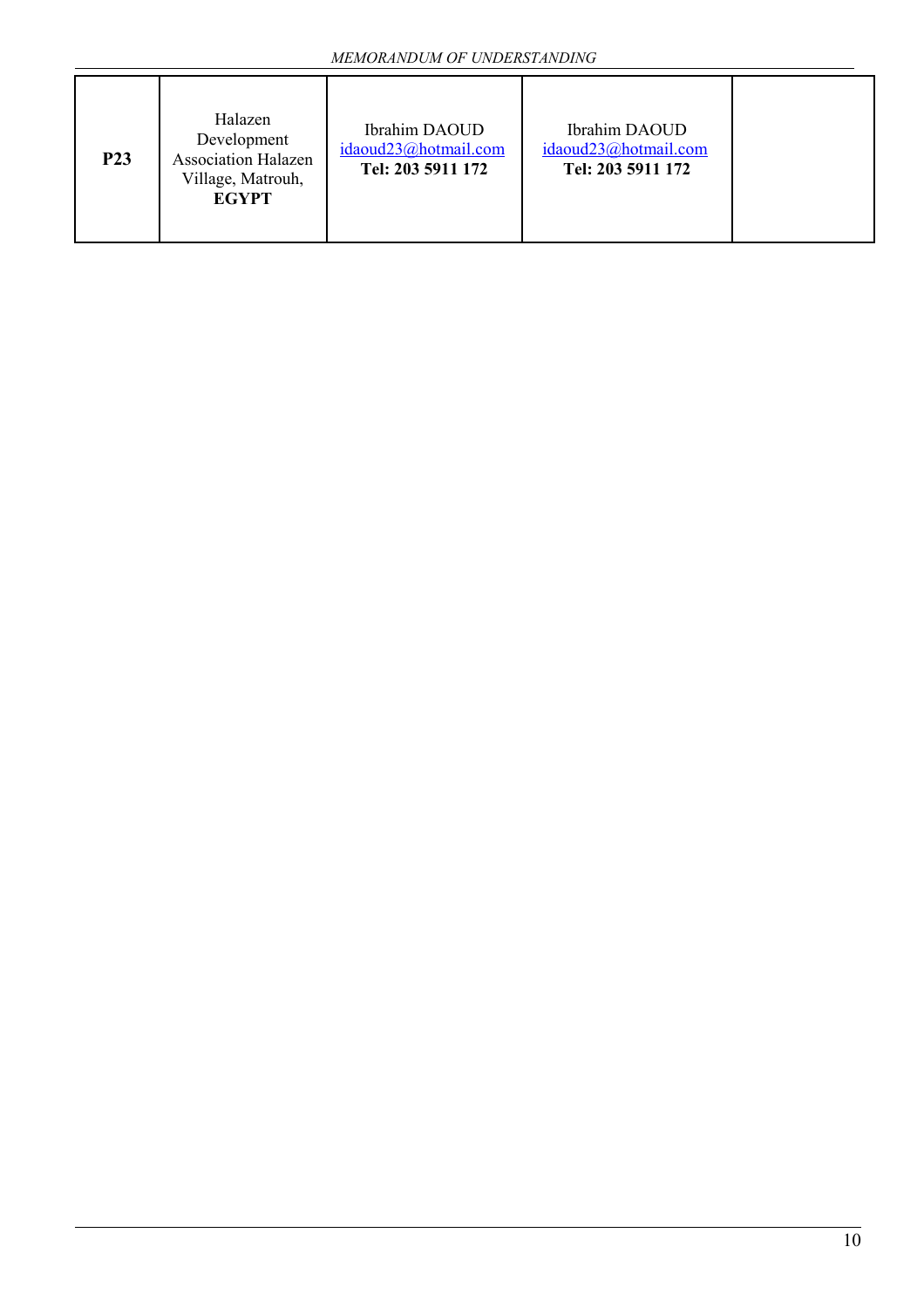| <b>Member</b>   | <b>Institution</b>                                                                                                                                          | <b>Legal person</b>                                                                         | <b>Liaison Focal point</b>                                                                                                 | <b>Signature</b> |
|-----------------|-------------------------------------------------------------------------------------------------------------------------------------------------------------|---------------------------------------------------------------------------------------------|----------------------------------------------------------------------------------------------------------------------------|------------------|
| P <sub>24</sub> | The Jordanian<br>Society for<br>Desertification<br>Control & Badia<br>Development<br>P.O. BOX 910994<br>11191 Amman                                         | Yasin ALZu'bi<br>Tel: 962 6 565 1081                                                        | Raed AL TABINI<br>altabini@yahoo.com<br>Tel: 962 6 565 1081                                                                |                  |
| P <sub>25</sub> | <b>JORDAN</b><br>Agricultural<br>Cooperative<br>Association<br>Jieh Main Road, Jieh<br><b>LEBANON</b>                                                       | Kamel EL HAJJ<br>President<br>Tel: 961 7 995 332                                            | Safi RAAD<br>Tel: 961-7 995 332                                                                                            |                  |
| P <sub>26</sub> | Farmers central Co-<br>operative Society,<br>Ltd<br>Shed 3 Tà Qali<br>Market Centre Balzan<br><b>BZN 09</b><br><b>MALTA</b>                                 | Peter CAMILLERI<br>President<br>petercamilleri@keyworld<br>.net<br>Tel: 356 2141 4955       | Keith SCICLUNA                                                                                                             |                  |
| P <sub>27</sub> | Parcelle El Oueslati<br>10 Rue Mougi SLIM<br>1130 - Tebourba<br><b>TUNISIA</b>                                                                              | Faouzi EL OUESLATI<br>President<br>faouzi.el-<br>oueslati@ch.abb.com<br>Tel: 216 98 458 048 | fccs@keyworld.net<br>Tel: 356 21 41 4955<br>Faouzi EL OUESLATI<br>faouzi.el-<br>oueslati@ch.abb.com<br>Tel: 216 98 458 048 |                  |
| P <sub>28</sub> | General Union of<br>Peasants<br>P.O. BOX 123, Kafar<br>Soussa St.<br>Damascus<br><b>SYRIA</b>                                                               | Moufak AL SHAAR<br>$min-trans.msd@mail,sy$<br>Tel: 963 11 2237 386                          | Moufak AL SHAAR<br>$min\text{-}trans\text{-}msd@mail$ .sy<br>Tel: 963 11 2237 386                                          |                  |
| P <sub>29</sub> | <b>Ecole Nationale</b><br>d'Agriculture de<br>Meknes<br>Département des<br>Sciences du Sol<br>Km 10, Route Haj<br>Kaddour<br>50000 Meknes<br><b>MOROCCO</b> | Abdelhafid DEBBARH<br>Director<br>ena@enameknes.ac.ma<br>Tel: 212 55 30 02 39 / 40          | Rachid BOUABID<br>rbouabid@enameknes.ac.ma<br>Tel: 212 37 773 788                                                          |                  |
| <b>P30</b>      | <b>Tamount Association</b><br>Imm A7, Appart 5<br>Résidence Ibn Sina,<br>50000 Meknes<br><b>MOROCCO</b>                                                     | Kamel SAID<br>skamels@yahoo.fr<br>Tel: 212 061 38 66 93                                     | Kamel SAID<br>skamels@yahoo.fr<br>Tel: 212 061 38 66 93                                                                    |                  |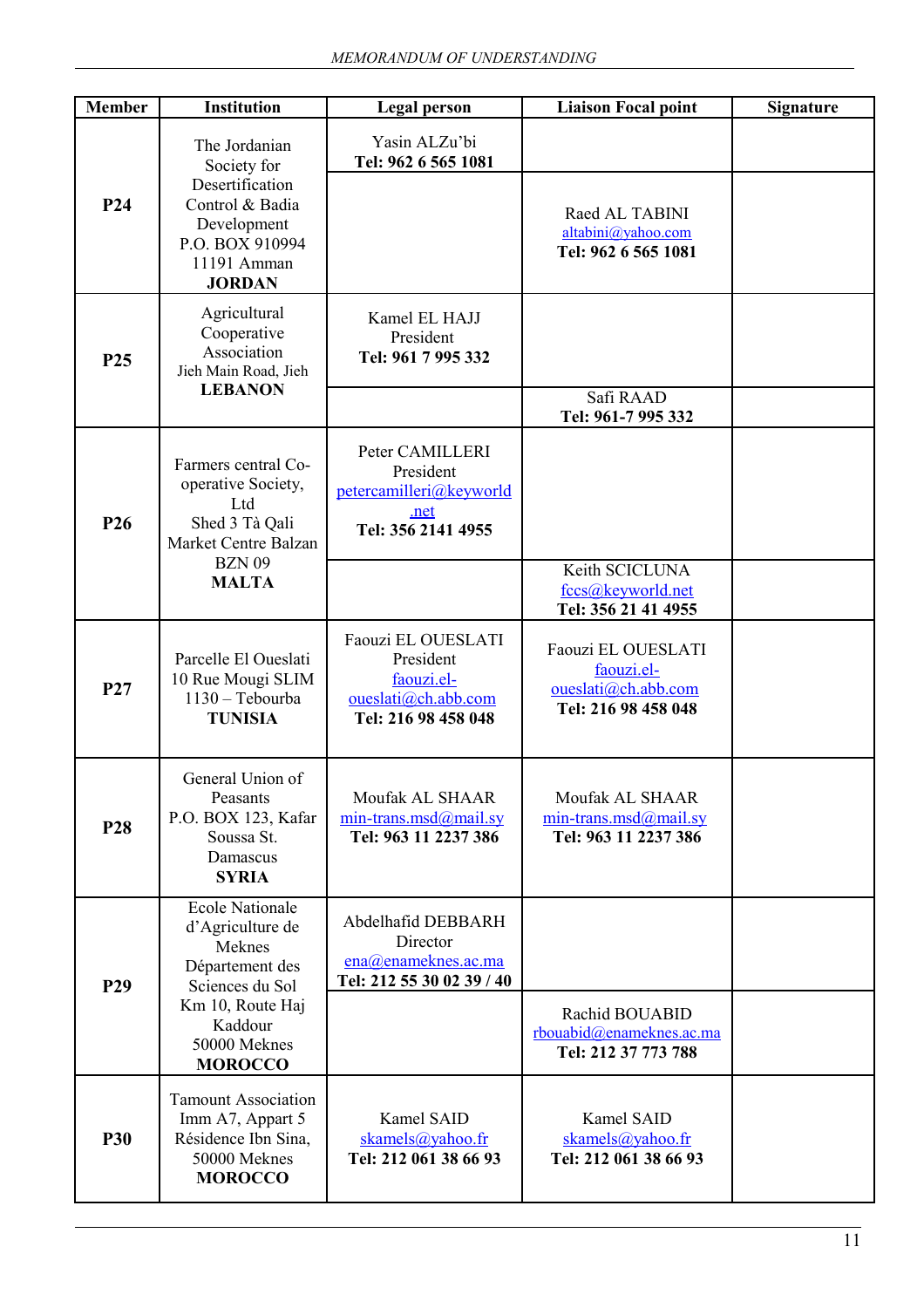| <b>Member</b> | Institution                                                                                                                                                             | <b>Legal person</b>                                                                                    | <b>Liaison Focal point</b>                                                         | <b>Signature</b> |
|---------------|-------------------------------------------------------------------------------------------------------------------------------------------------------------------------|--------------------------------------------------------------------------------------------------------|------------------------------------------------------------------------------------|------------------|
| <b>P31</b>    | <b>Adana Farmers</b><br>Association<br>Ciftciler Birligi<br>Adana<br><b>TURKEY</b>                                                                                      | Cumali DOGRU<br>adanaciftciler@superonli<br>ne.com<br>Tel: 90 322 352 7859                             | Cumali DOGRU<br>adanaciftciler@superonline.<br>com<br>Tel: 90 322 352 7859         |                  |
| <b>P32</b>    | Institut National de la<br>Recherche<br>Agronomique<br>Unité INFOSOL BP<br>20619<br>45166 OLIVET<br><b>CEDEX</b>                                                        | Dominique KING<br>Director<br>Dominique.King@orlean<br>s.inra.fr<br>Tel: 33 (0) 238 41 78 45           | Christine LE BAS<br>Christine.Le-                                                  |                  |
|               | <b>FRANCE</b>                                                                                                                                                           |                                                                                                        | Bas@orleans.inra.fr<br>Tel: 33 (0) 2 38417843                                      |                  |
|               | Consejo Superior de<br>Investigaciones                                                                                                                                  | ?????<br>Tel: 34 976 71 6028                                                                           |                                                                                    |                  |
| P33           | Cientificas<br>Istituto Pirenaico de<br>Ecologia Avd.<br>Montanana 177, Apd<br>202<br>Zaragoza 50080<br><b>SPAIN</b>                                                    |                                                                                                        | Concepción Lopez Inma<br><b>ALADOS</b><br>alados@ipe.csic.es<br>Tel: 34 976 716028 |                  |
|               | Centro<br>Interdipartimentale di<br>Ateneo NRD-UNISS<br>(Nucleo Ricerca                                                                                                 | Giuseppe ENNE<br>Director<br>nrd@uniss.it<br>Tel: 39 079 211 1016                                      |                                                                                    |                  |
| P34           | Desertificazione) c/o<br>Dip. Struttura Servizi<br>Generali, Facoltà di<br>Agraria, Università<br>degli Studi di Sassari<br>Via Enrico de Nicola,<br>9<br>07100 Sassari |                                                                                                        | Claudio ZUCCA<br>nrdgis@uniss.it<br>Tel: 39 079 211 1016                           |                  |
|               | <b>ITALY</b>                                                                                                                                                            |                                                                                                        |                                                                                    |                  |
| <b>P35</b>    | Commission of the<br>European<br>Communities<br>DG JRC Institute for<br>Environment and<br>Sustainability                                                               | Manfred<br><b>GRASSERBAUER</b><br>Director<br>Manfred.Grasserbauer@i<br>rc.it<br>Tel: 39 0332 78 98 34 |                                                                                    |                  |
|               | I-21020 Ispra $(VA)$<br><b>ITALY</b>                                                                                                                                    |                                                                                                        | Luca MONTANARELLA<br>Luca.Montanarella@jrc.it<br>Tel: 39 0332 78 5349              |                  |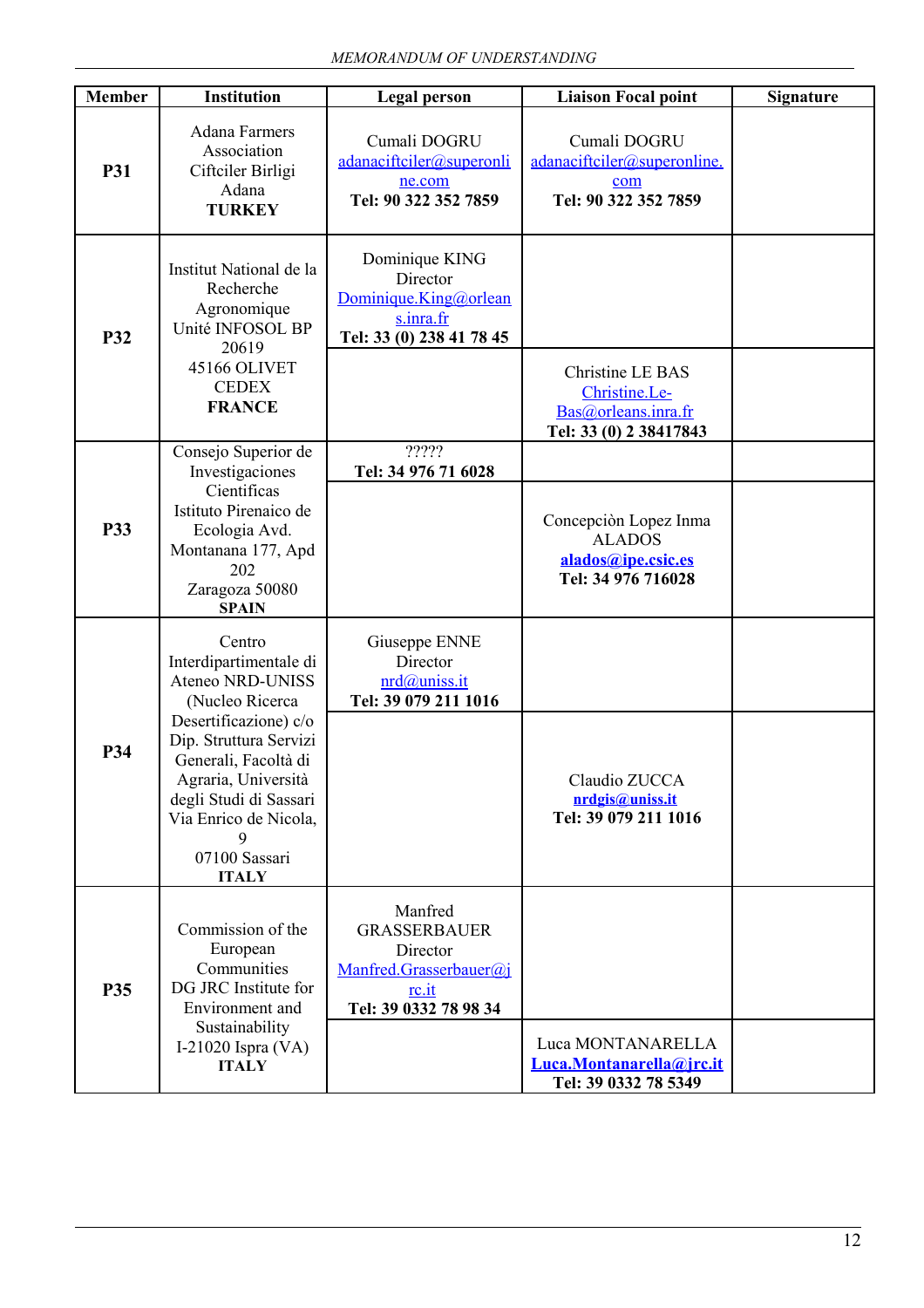| <b>P36</b> | Arab Center for the<br>Studies of Arid Zones<br>and Dry Lands $-$<br>League of Arab | <b>Farouk Saleh FARES</b><br>Director General<br>$acsad@scs-net.org.it$<br>Tel: 963 11 5743 039 |                                                                   |  |
|------------|-------------------------------------------------------------------------------------|-------------------------------------------------------------------------------------------------|-------------------------------------------------------------------|--|
|            | <b>States</b><br>$ACSAD - P.O. Box$<br>2440 - Damascus<br><b>SYRIA</b>              |                                                                                                 | Abdul Rahim LOULOU<br>arloulou@scs-net.org<br>Tel: 963 11 5743087 |  |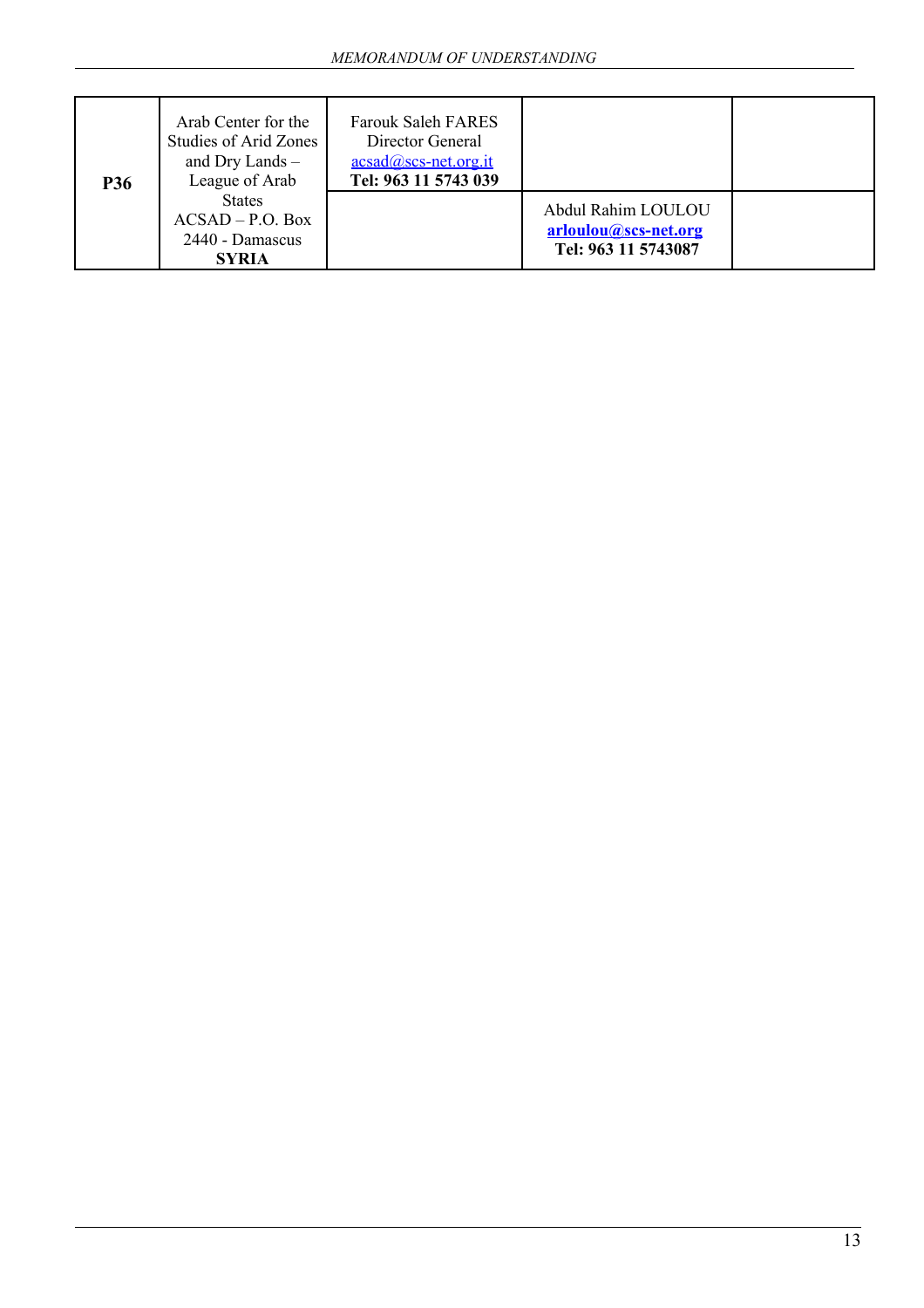#### **Annex 1: The Mediterranean context and its dominant features**

This Memorandum of Understanding is intended to tackle the important issues of co-operation, collaboration, networking, exchange of knowledge and expertise throughout the Mediterranean region. Historically people on both northern and southern shores of this *Mare Nostrum* as the Romans used to call the Mediterranean Sea traded goods and exchanged cultural traditions. The sea in between was not the separation between Europe, Africa, Asia and the rest of the world, but the link. People often crossed the sea in both directions and left behind their signs of civilisation as could be seen throughout the region.

The Mediterranean is placed at the crossroads of three continents and yet continues to have a strategic importance at global scale. In itself, is a unique fragile ecosystem, which includes many natural features and a great variety of landscapes, soils, vegetation, geology, climate, water and biodiversity. Most importantly, at the centre are its people, a family of 428<sup>[5](#page-14-0)</sup> million members that call the Mediterranean their home.

The area under consideration is very large, comprising a length of about 46,000 km for the Mediterranean Basin coastline, from which 19,000 km represents island coastlines. The entire coastal region including Mediterranean Europe, North Africa the Middle and the Near East covers an area of nearly 1.5 million km<sup>2</sup> or about 17 percent of the total area of twenty-two bordering countries. Wetlands cover almost 1 million hectares and paralic ecosystems (deltas, mud flats, lagoons, ponds, and coastal marshes) as dominant features of the Mediterranean coastal zone occupy more than half of the overall area covered by wetlands<sup>[6](#page-14-1)</sup>.

<span id="page-14-0"></span>5

<span id="page-14-1"></span>Plan Blue (2005) A Sustainable Future for the Mediterranean, The Blue Plan's Environment & Development Outlook, (Eds. Benoit and Comeau), Earthscan, ISBN –13: 978-1-84407-259-0, page 5 <sup>6</sup> same source as above, pages 306 and 307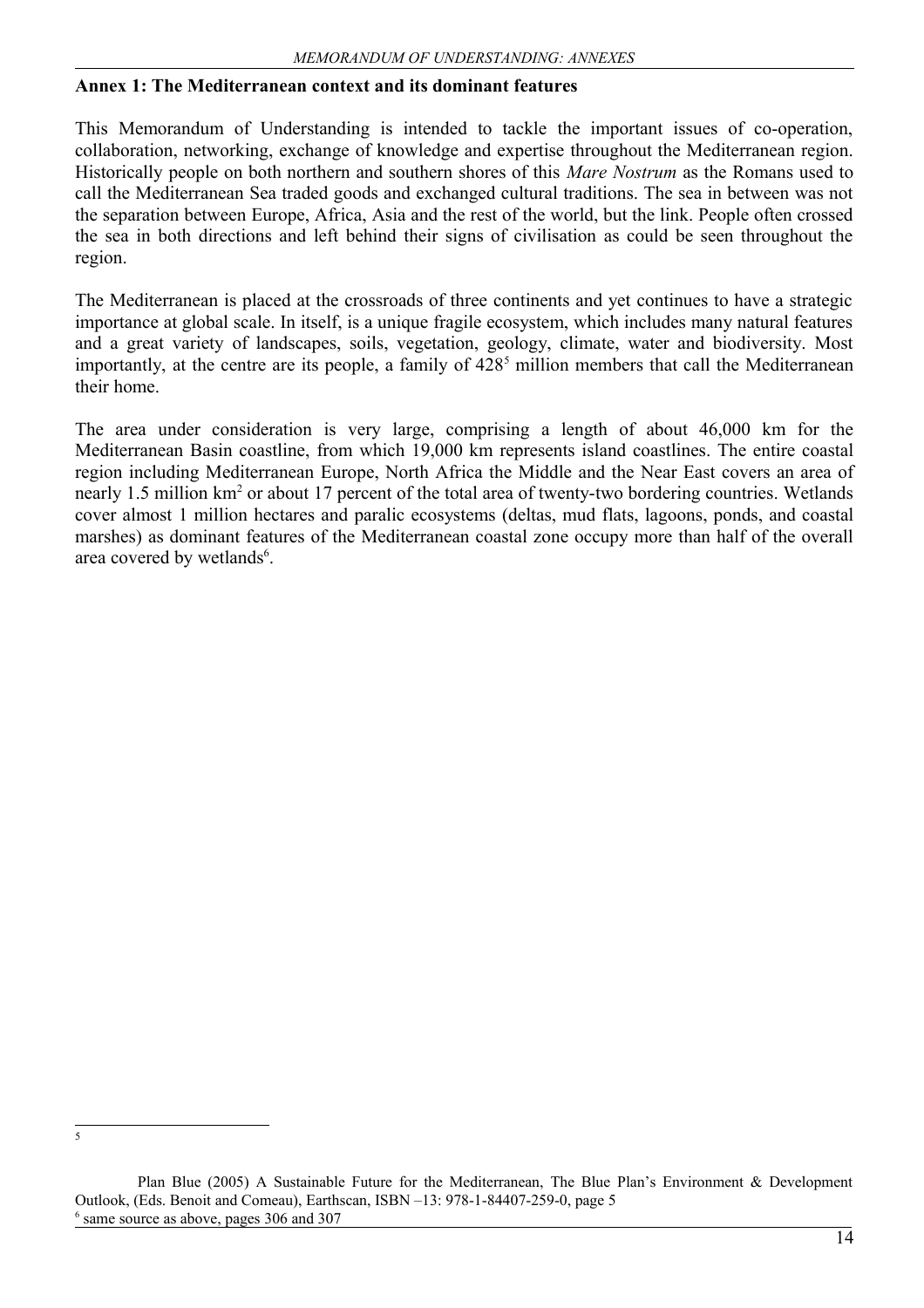*MEMORANDUM OF UNDERSTANDING: ANNEXES*



The Mediterranean has 162 islands larger than 10km<sup>2</sup>, including big ones like Sardinia, Sicily, Corsica and Crete and two island states of Malta and Cyprus. In total they house 11 million people. The development of tourism has generated income both for the islands and the entire region, but has exacerbated as well environmental problems and concerns especially along the coastal lines. Malta alone with a population of less than half a million people receives 1.2 million tourists annually. Overall the whole Mediterranean basin receives around 300 million tourists per year making it the third largest tourist destination in the world and predictions are for further increase.

Even though the size of the Mediterranean basin is relatively small, it is currently inhabited by several hundred millions people of which 286 million living in North Africa and the Middle East. The population has increased by 50 % over the last 30 years and the trend remains high especially in the southern part of the basin at 2.1 % change annually while the population increase in the urban areas of North Africa and the Middle East reach as high as 4% and is mainly concentrated in the coastal zones. The population in the southern part of the basin could reach 300 million people by the year 2020<sup>[7](#page-15-0)</sup>.

The stakes for the very existence of the Mediterranean people have been continuously the same: **scarcity of water and land resources**. Confronting these realities required for instance the development of some of the most antique and efficient irrigation systems of the world. Only 13 percent of the Mediterranean land is considered fit for agricultural use<sup>[8](#page-15-1)</sup> and around 5 percent of the land resources included in the North African and the Middle Eastern countries are suitable for agriculture; the rest is made of pastures, forests, shrubs, urban zones, badlands, rocky areas, and deserts. The ratio between hectares of arable land per capita is around 0.2 in North Africa and the Middle East. Still today's agriculture relies on these natural resources to provide food and fibber for the rapid growing population and the tourism industry that both provide important revenues for the local economies, but

<span id="page-15-0"></span><sup>7</sup> same source as footnote 3, page 6

<span id="page-15-1"></span><sup>8</sup> FAO (2000) Land Resource Potential and Constraints at Regional and Country Levels. FAO, Rome (World Soil Resources report 90)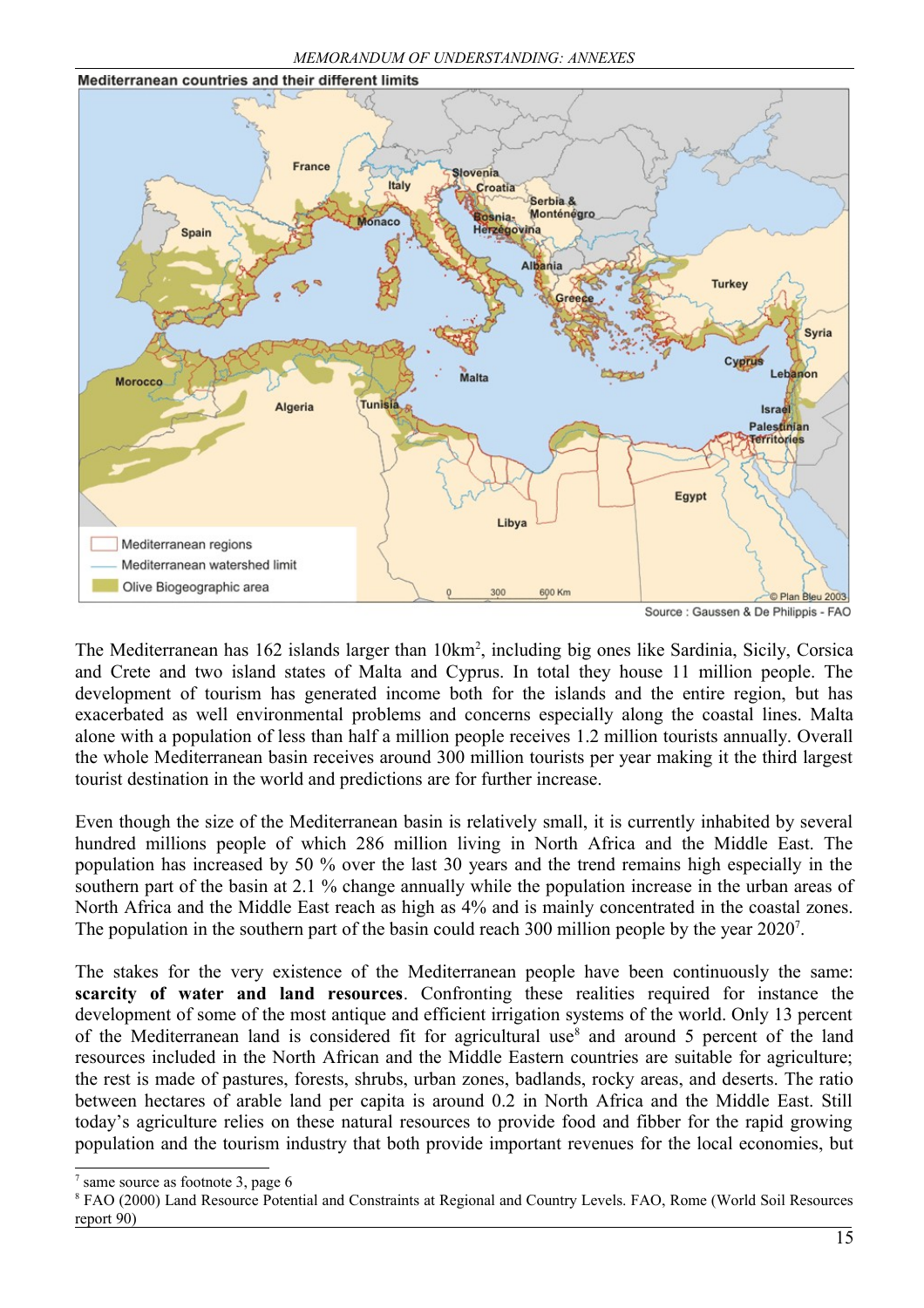put as well a strong pressure especially on natural resources. Sustainable land management and land use planning has yet to become a common practice in the region and endorsing international agreements such as the UNCCD or the Biodiversity Convention are important prerequisites for the future.

The Mediterranean is the cradle of European civilisations and posses an enormous cultural heritage. The coastal areas alone include 48 UNESCO world heritage sites of exceptional importance<sup>[9](#page-16-0)</sup>. The magnificence of Cinque Terre terraces in Italy and several other important sites from Morocco to Lebanon and Turkey require the attention and the care of the Mediterranean people in the first place.

The region is faced with many challenges. Issues like land degradation, soil sealing and urban sprawl especially along the coastal areas, desertification, salinisation, sand encroachments, overgrazing, deforestation and forest fires, drought frequency, impoverishment of soil fertility and reduction of organic matter in the soil, often accelerated by human mismanagement, are present throughout the Mediterranean and should be addressed without any further delay.

Developing sustainable agricultural production region wide reduces the internal and external migration of the labour force; which in itself is an effective way to reach the food security goal through the efficient use of natural resources. As the population is increasing, natural resources are under increasing human-induced pressure. In particular the issue of the reduction and misuse of water and land resources is very sensitive. This could dramatically imbalance further more the overall degradation of the resources and could lead for wars and conflicts, thus increasing poverty and social/political instability. Optimising the use of natural resources in order to reach the ardent goals of sustainable development should be considered a strategic priority for the whole region.

<span id="page-16-0"></span><sup>&</sup>lt;sup>9</sup> MAP Programme for the protection of coastal historic sites (100 HS), Marseille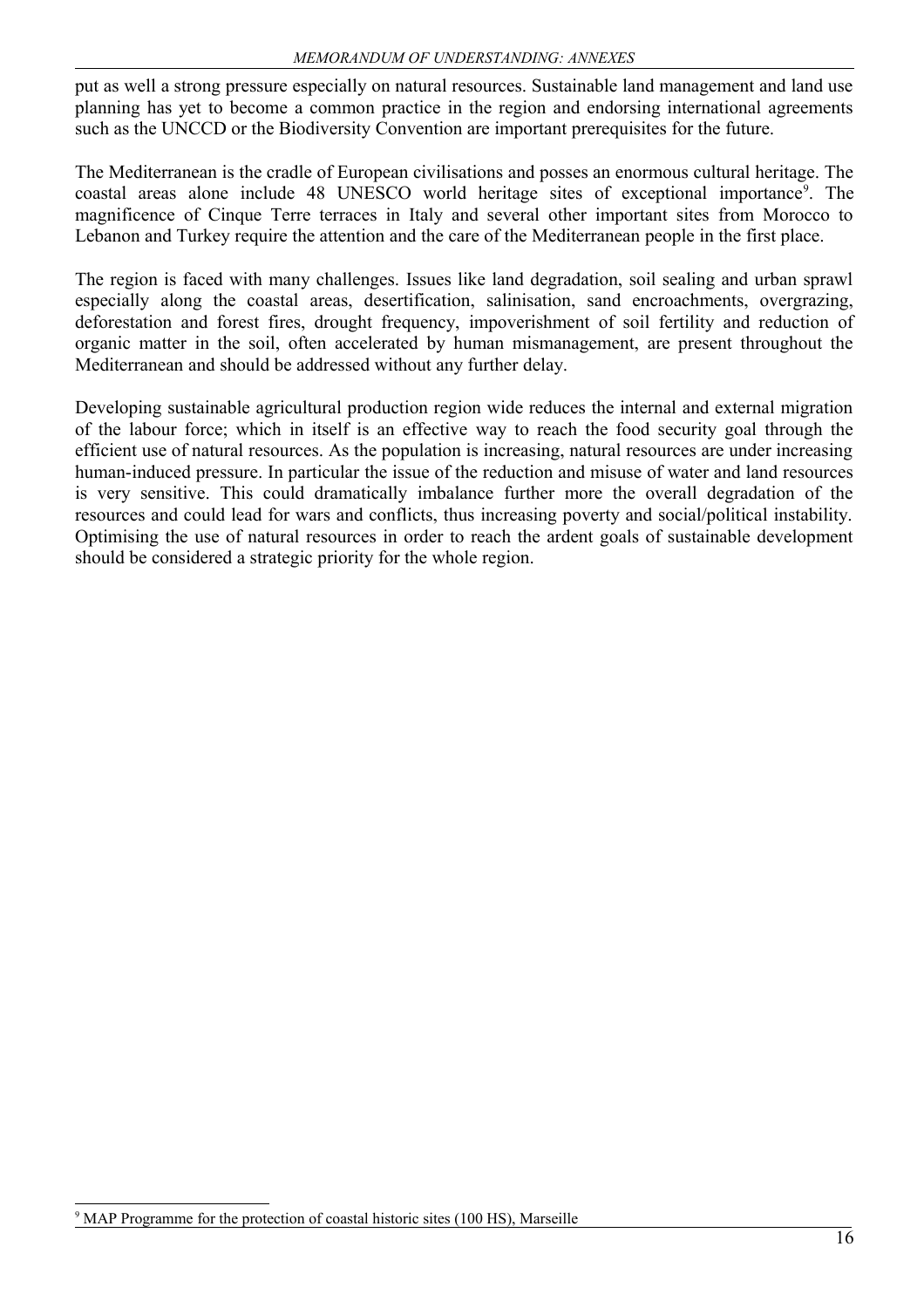#### **Annex 2: The MEDCOASTLAND project: summary of the major conclusions and recommendations**

Strengthening the links between all the Mediterranean countries is not merely a political question related to migration and social problems. It is a question of stability and long-lasting development of the region. The European Union is convinced about this fact and since many years has been very active in its Mediterranean policy. In 1976 in Barcelona was held the first Intergovernmental Conference on the Protection of the Mediterranean that approved the Mediterranean Action Plan. This was followed by a series of conferences and treaties. One of the most important events was again held in Spain known as the Barcelona Convention for the Protection of the Mediterranean that was signed in 1995. The initial Barcelona Convention of 1976<sup>[10](#page-17-0)</sup>, which entered into force in 1978 and amended in 1995, and the Protocols drawn up in line with this Convention aim to reduce pollution in the Mediterranean Sea and protect and improve the marine environment in the area, thereby contributing to its sustainable development. In 1996 the governments of the region and the European Community put in place the Mediterranean Commission on Sustainable Development (MCSD) with a very broad and ambitious mandate in terms of sustainable development strategy. Additionally the EU has funded a large number of research projects through the International Cooperation in the Mediterranean (INCO and MEDA Programmes). They all have contributed in enhancing sustainable development and environmental protection.

Following the EU's long-term policies and involvement in the region, to narrow the lack of coordination and to fill in the information gaps between policy and decision makers, researchers and rural communities, the EC funded also the MEDCOASTLAND Thematic Network (ICA3-CT-2002- 10002) within the 5<sup>th</sup> Framework Programme<sup>[11](#page-17-1)</sup>. The project includes partners from 13 Euro-Mediterranean countries (Italy, France, Spain, Malta, Morocco, Algeria, Tunisia, Egypt, Palestinian Authority, Jordan, Syria, Lebanon, and Turkey) totalling 32 members. They represent governmental and scientific/educational institutions, international centres, as well as Non Governmental Organisations (NGOs) and farmer's associations. The project runs from 2002 until the end of 2006. The Mediterranean Agronomic Institute of Bari (IAMB), one of the four affiliated Institutes of the International Centre for Advanced Mediterranean Agronomic Studies (CIHEAM) coordinates the project. CIHEAM-IAMB has more than 40 years experience in the Mediterranean dealing with rural and policy development, cooperation, training and education, as well as scientific research in many areas including irrigation, land management, pest control, organic farming and sustainable agriculture.

Findings of the project show that the fight against land degradation and desertification could be successful if income-generating activities are used to enhance the interest of the local people for conservation of their land and the right balance between bottom-up and top-down decision making is found. All of these have to be supported by policy instruments and appropriate national/regional guidelines. Last but not least, policies should be implemented. It is encouraging to notice that despite troubling existing land degradation data and future predictions exacerbated also by climate change scenarios, there are many examples throughout the region that clearly show excellent results in sustainable natural resources management. MEDCOASTLAND has made them visible through Newsletters, publication of 5 volumes totalling more than 2,000 pages and numerous files of information retrieval downloaded in the Knowledge Database of the project available on the Internet. The project is well received both by the EC and throughout the Mediterranean. It is worth mentioning that MEDCOASTLAND has provided its modest contribution towards reaching the goals of sustainable development in the region.

The following conclusions and recommendations are based upon the results of the whole duration of the project and are unanimously agreed by all the members of the network:

<span id="page-17-0"></span><sup>&</sup>lt;sup>10</sup> [http://www.unep.ch/regionalseas/regions/med/t\\_barcel.htm](http://www.unep.ch/regionalseas/regions/med/t_barcel.htm)

<span id="page-17-1"></span> $11$  http://medcoastland.jamb.it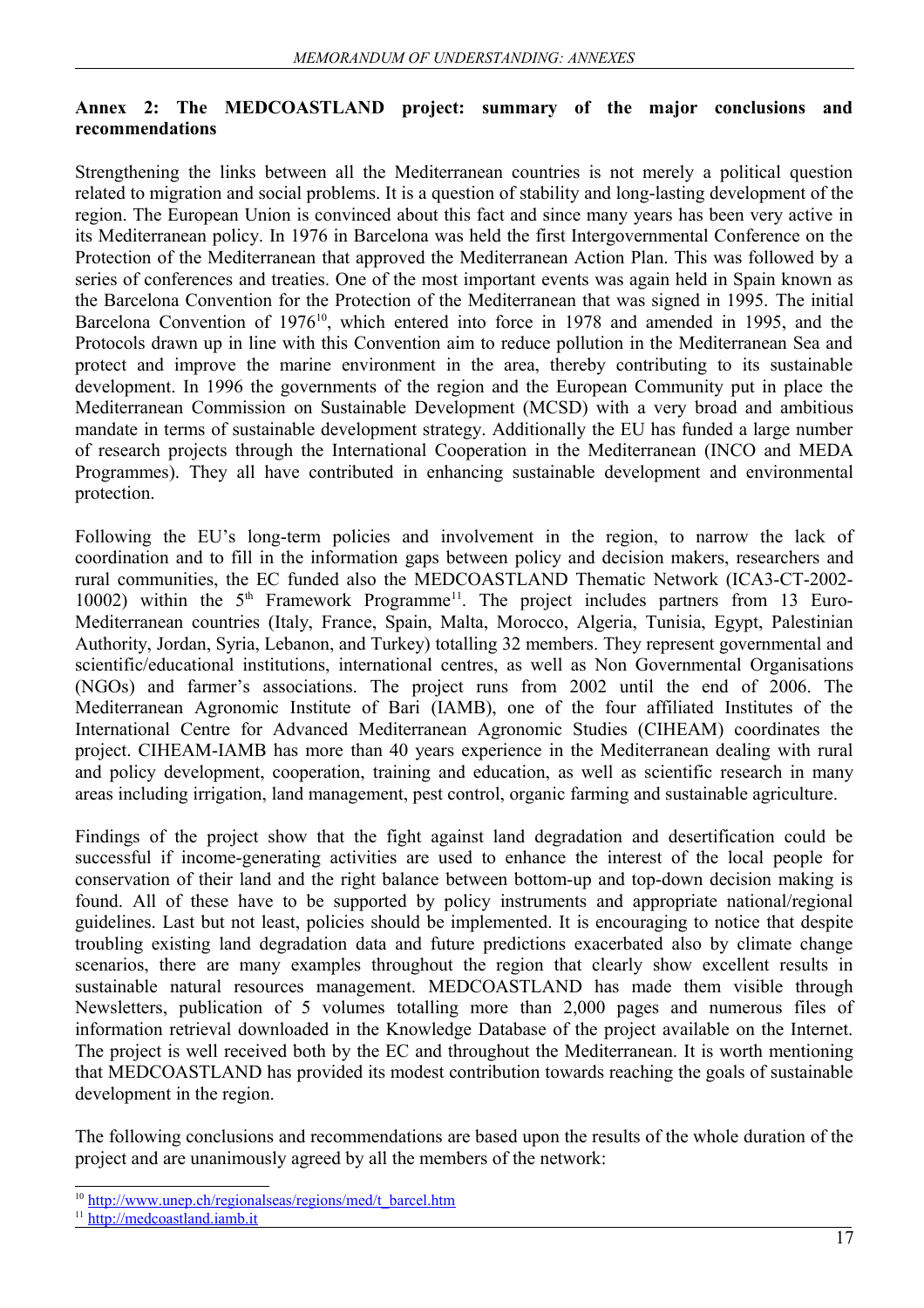- 1. Sustainable use of natural resources requires application of an eco-system based management approach that considers both bio-physical (soil, water, biodiversity) and socio-economic indicators
- 2. Harmonized assessment of land degradation and desertification is needed at local, national and regional level
- 3. Networking is the best tool for national and international organisations to boost knowledge distribution and most importantly enhance application of scientific and technological advancement, especially in the developing nations; networking is an efficient mechanism to fill the communication gaps between all stakeholders
- 4. It is recognised that both national and international organisations (including the EU) have supported numerous scientific and development projects throughout the Mediterranean, however their impacts vary either inside each country or region wide
- 5. Basic research is always needed, however all means should be explored to make sure that research results are ultimately applied and disseminated
- 6. An interdisciplinary and integrated approach is needed to face the challenges of resource degradation and most importantly to propose solutions to these problems. Land degradation should not be seen as a purely physical process separated from its socio-economic and political context
- 7. Many shortcomings in land/soil degradation assessments derive from lack of cause-effect relationships between severity of degradation and agricultural productivity level
- 8. A clear distinction should be made between areas affected by land degradation and those highly vulnerable to this process
- 9. It is realized that, both the degradation process and conservation management actions depend critically on farmer's and society's decisions and that each soil conservation measure must be economically sustainable to be implemented and maintained over long time periods
- 10. It is recognised that a thorough investigation of socio-economic factors is needed in inducing or preventing land owners/users to adopt sustainable land management practices, including the level of income, farmer's perception of land degradation, potential impacts, and access to credit and markets
- 11. It is very important to elaborate and establish conceptual schemes that could assess and monitor the success and impacts of soil conservation measures
- 12. Both income-product generating activities and participatory management of the farming system are complementary to each other
- 13. Sustainability of rural development depends by large on the match between productivity concerns and enhanced environmental quality; food security is an important aspect of this approach, especially in the developing countries
- 14. Almost half of the food needs of North African and Middle Eastern countries derive from imports that drain out considerable precious national financial resources that otherwise could be used for social programmes. Consequently, political stability, the state of the economies of these countries, their exports and the tourism industry will continue to play a very important role in the forthcoming food security outlook
- 15. Available land for further crop expansion in North Africa and the Middle East is limited. If this happens will require high investments in improving soil fertility and establishing efficient irrigation and draining systems as the newly cultivated land will be of poor quality and will require continuous investments for its amelioration
- 16. There are countries in the region who have opted large scale irrigation programmes to compliment their food producing capacity, but they are generally at risk due to salinisation and alkalisation, which slowly but surely accompanies irrigation in arid and semiarid environments
- 17. It is recognised however that the Mediterranean region is not exploiting all its potentials in terms of natural and human resources; better exchange of knowledge, cooperation and trade is needed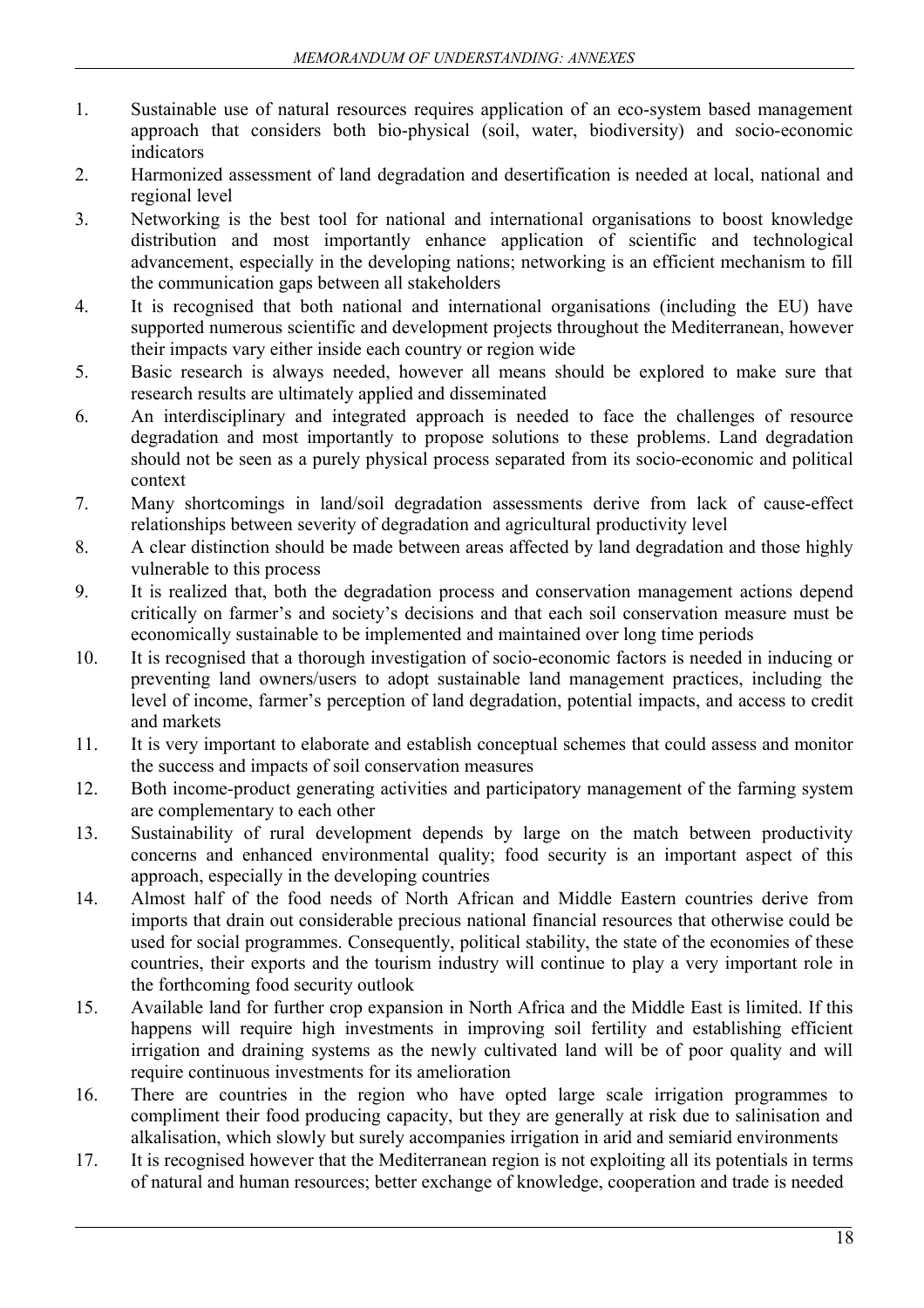- 18. There are numerous good achievements in sustainable natural resources use and management in the region. They clearly indicate that if rural development projects are supported by the local population and the right policies are implemented chances of success are largely increased and agro-technology transfer thus becomes a very useful approach for boosting productivity and environmental quality at regional level
- 19. Environmental concerns in the region are rising as the societies develop and compete for water and land resources. It is mainly the rainfed agriculture that can support crop growth, however these soils themselves are susceptive to desertification due to the vagaries of climate and human mismanagement. With time, the situation may worsen because of land degradation resulting from mismatch between land quality and land use, which reduce the performance of the soil itself
- 20. Agri environmental policies should consider the major threats that soils of the Mediterranean are facing and the necessary remedy actions should promote environmentally friendly farm practises
- 21. Indigenous, traditional crops and agricultural practices of the Mediterranean could be used as remedy to land degradation and as a profitable source of income for the local population
- 22. Legislative aspects of participatory approach including gender issues, economic, social and institutional aspects have a strong impact in the sustainable use and management of natural resources
- 23. The relation between effective land management and farmer's active participation is crucial for success. Farmers alone could not bear the burden of land degradation. Top-down decisionmaking is also dangerous as could ignore real problems; therefore a compromise should be found between bottom-up and top-down approaches
- 24. Land owners/users need to be involved in project formulation, drafting and execution and decisions makers should provide the necessary guidelines and leadership
- 25. Centralisation and decentralisation of decision making power in the management of natural resources should be based on local conditions in addition to regional and global concerns that relate to land degradation and sustainability
- 26. Decentralisation of power and local involvement in decision making through a bottom-up approach could increase chances of success in sustainable natural resources management; public awareness and active participation are also equally important
- 27. However, experience shows that when the transition period is too long or badly managed by the societies that switch from centrally-controlled forms of governance to free market economic reforms they tend to accelerate degradation of the natural ecosystem due to the diminishing role of governmental institutions, mistrust on them by the local people and ambiguous property rights
- 28. All stakeholders including rural communities, scientists, researchers, policy and decision-makers should concentrate their efforts to enhance soil conservation and improve environmental quality
- 29. Recent expansion of urban areas into the rural hinterlands, especially in southern European countries has reduced drastically the divisions between farmers and city dwellers, thus rural and urban participation converge towards the same goals of sustainability and environmental protection
- 30. Successful management of natural resources requires that the right policies are put in place, that international donors coordinate their efforts with national institutions, and last but not least the local community finds itself as an important stakeholder in the whole process
- 31. International donors and development agencies should consider themselves as stakeholders in the projects implemented in the developing countries and not as outsiders or just financing institutions
- 32. Finding the perfect match between soil quality, land use and participatory management is another key for success
- 33. Applying alternative development models based on social equity and participatory decisionmaking could reverse the degradation process and results may be achieved with much less ecological, social and financial cost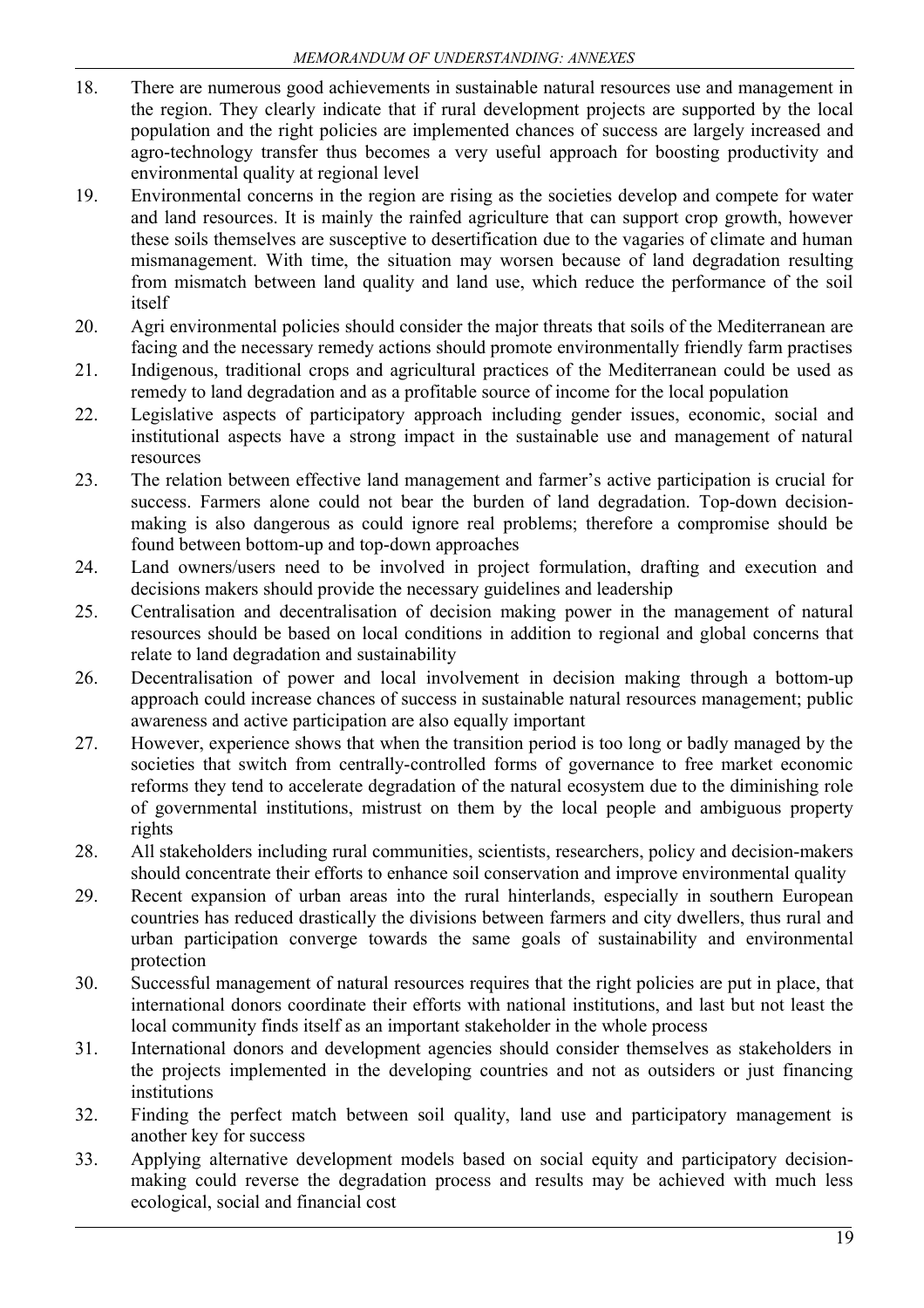- 34. The impact of land degradation becomes heavier with the weakness or lack of societal commitment and/or governmental responses
- 35. Coordination gaps and lacks in decision making at national, regional or local level are both real in the region's developing nations as well as in the developed EU countries
- 36. The slow process of policy implementation otherwise know as the "*Mediterranean syndrome*" characterised by the lack of comprehensive plans or programmes to combat environmental problems and poor cooperation between the various administrative sectors is hampering sustainable development in the region
- 37. Legislation framework is much more elaborated in the developed EU nations compared to developing countries of North Africa and the Middle East; not withstanding from this, results on the ground show that both areas face similar problems in natural resources management;
- 38. Competing forms of land use and issues like food security, food safety, trade and market instruments strongly influence the status and quality of natural resources;
- 39. Agricultural productivity and environmental quality are very much linked to each other; legislation should consider them both in an ecosystem-based context
- 40. Interference between different aspect of legislation makes it difficult to establish the roles and responsibilities of governmental structures at all levels, thus a more flexible and self managed administration is needed; In addition, legislation needs to be renewed and updated continuously
- 41. Policy and politics are two different issues; being a politician does not necessarily mean being a good policy-maker. Following this, the support of the scientific community in policy development is essential and should be strengthened
- 42. The inability to include environmental thinking into economic and development decisions translates into a failure of economic development, and imbalance between social and economic concerns
- 43. Corruption could have devastating repercussions on natural resources. It should be combated with the same strength as the naturally occurring land degradation processes
- 44. Good governance should be based on sound institutions, prudent policies, transparent processes, open access to information, and equitable participation in decision making. The lack of implementation of policies and guidelines in land and water management has accelerated land degradation in the Mediterranean region
- 45. MEDCOASTLAND has managed to create a solid network and a functional communication structure between researchers, decision makers, land users (farmers' association) and other nonprofit organisations involved in the fight against land degradation. The MEDCOASTLAND approach has shown that efficient coordination is essential to achieve success. However, without the active participation of all of its members results may have been less evident
- 46. MEDCOASTLAND has managed to provide and disseminate knowledge from previous research and national practical experiences and allows easy access to knowledge information
- 47. Internet communication technology is an excellent tool of communication; despite this, MEDCOASTLAND has shown that direct contact with all stakeholders is equally important
- 48. It is a great achievement of MEDCOASTLAND that regardless the fact that the majority of its members are soil/land specialists they have deepened into other topics including socio-economic concepts and, participatory, legislative, policy and institutional aspects related to the sustainable use and management of natural resources
- 49. Finally, MEDCOASTLAND was able to generate scientific debate, experience sharing, excellent networking, ideas for new projects, solid social capital and moreover ever lasting friendship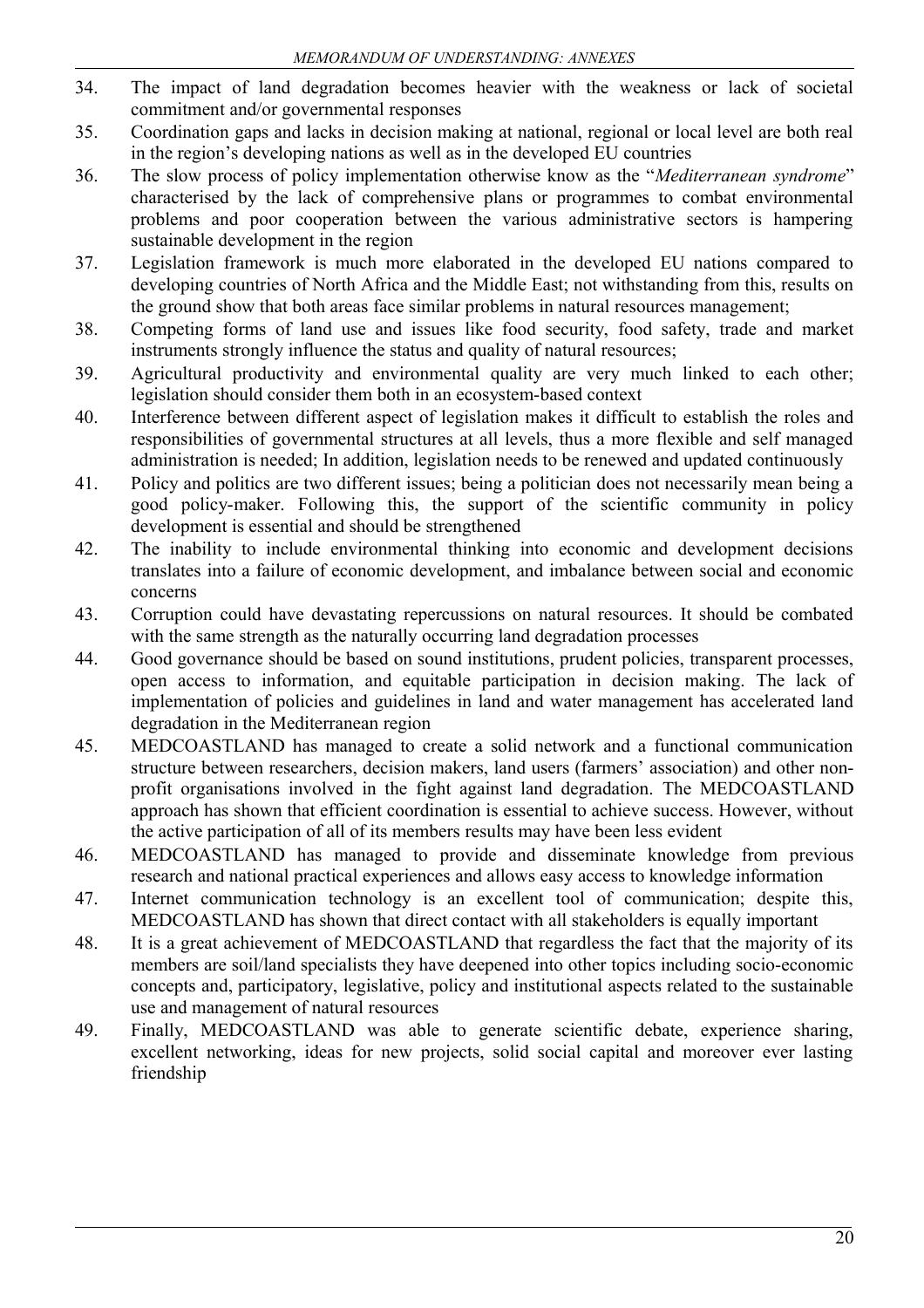#### **Annex 3. Areas of cooperation among the Parties and some indications on further EU and international involvement in natural resources management in the Mediterranean region**

- 1. Land degradation is the process of reduction of the quality of the land, especially when nonappropriate forms of land use are applied to particular areas. Even though the care and respect for the land is ingrained in most agrarian societies, localised pressures for food and fibber production or high demand for forest products have historically lead to an overexploitation of the Mediterranean land resources. In-depth multidisciplinary studies are needed to understand and turn around the trend of natural resources degradation
- 2. The land-sea-atmosphere link, though not obvious, is most relevant in the Mediterranean region. Land degradation and desertification also includes "desertification" or eutrophication of the sea. An assessment of the land resource stresses, which are reflected in the quality of the land, is one of the most important issues the science of soil has to provide
- 3. Moreover than the immediate human-induced problems of land degradation, there is the question of the impacts of global climate change. There is adequate scientific information to suggest that atmospheric temperature would increase over the next few decades. Studies conducted with climatic stations in the Eastern Mediterranean suggest an enhanced evapotranspiration rate resulting from much warmer summers. Areas near the coast are expected to be affected to a greater extent
- 4. Despite the low organic matter content in the Mediterranean soils, the carbon sequestration capacity of these soils is an important factor to be studied and sustained to reverse the negative trends of CO<sub>2</sub> emissions and meet the challenges of the Kyoto Protocol
- 5. Concentration of economic activity in coastal areas as a result of urban growth, industrial activities, tourism and irrigated agriculture has augmented pressures on natural resources and often disrupted ecological balance. Consequently, sustainable natural resources use and management in the region is not a choice but a prerequisite to secure prosperity and improve the livelihoods of its people
- 6. Establishing societal responsibilities and priorities on cost benefit analyses of land degradation effects should follow the paradigm: *"what is the cost tomorrow by doing nothing today"*
- 7. It is utmost important to identify and establish the link between soil conservative measures, income-product generating activities and farmer's involvement and is much to be done in determining an income-product generating approach for soil conservation management in relation to economic and production aspects generated by the sustainable land management practices
- 8. There is rarely a better place other than the Mediterranean where soil and water could complement each other in terms of scarcity and impacts on every day life. Thus, they should receive equal attention. It is impossible to divide the techniques of water harvesting from soil erosion control and waterlogging from flooding and salinisation, just to mention a few examples
- 9. Addressing sustainability concerns in natural resources management requires the adaptation of an ecosystem based management approach that considers both natural conditions and socioeconomic factors. This approach should be ecologically sound, economically viable, socially just, culturally appropriate, humane and based on a scientific holistic approach
- 10. The Driving forces, Pressures, State, Impact, Response (DPSIR) framework applied by the European Environmental Agency could be used to assess future scenarios and possible responses to land degradation process. By endorsing the DPSIR, the signatories of this Memorandum reserve the right to adopt it according to national or local conditions. They remain open to other methodologies and approaches tackling environmental degradation and its remediation responses
- 11. Assessment of land degradation and desertification in the Mediterranean and especially of its economical damage should be based on *benchmarks and indicators* and on real data derived through collaborative efforts of the Parties and other national and international institutions. The time has come to replace *ad hoc* "*quick and dirty*" assessments with scientifically proven results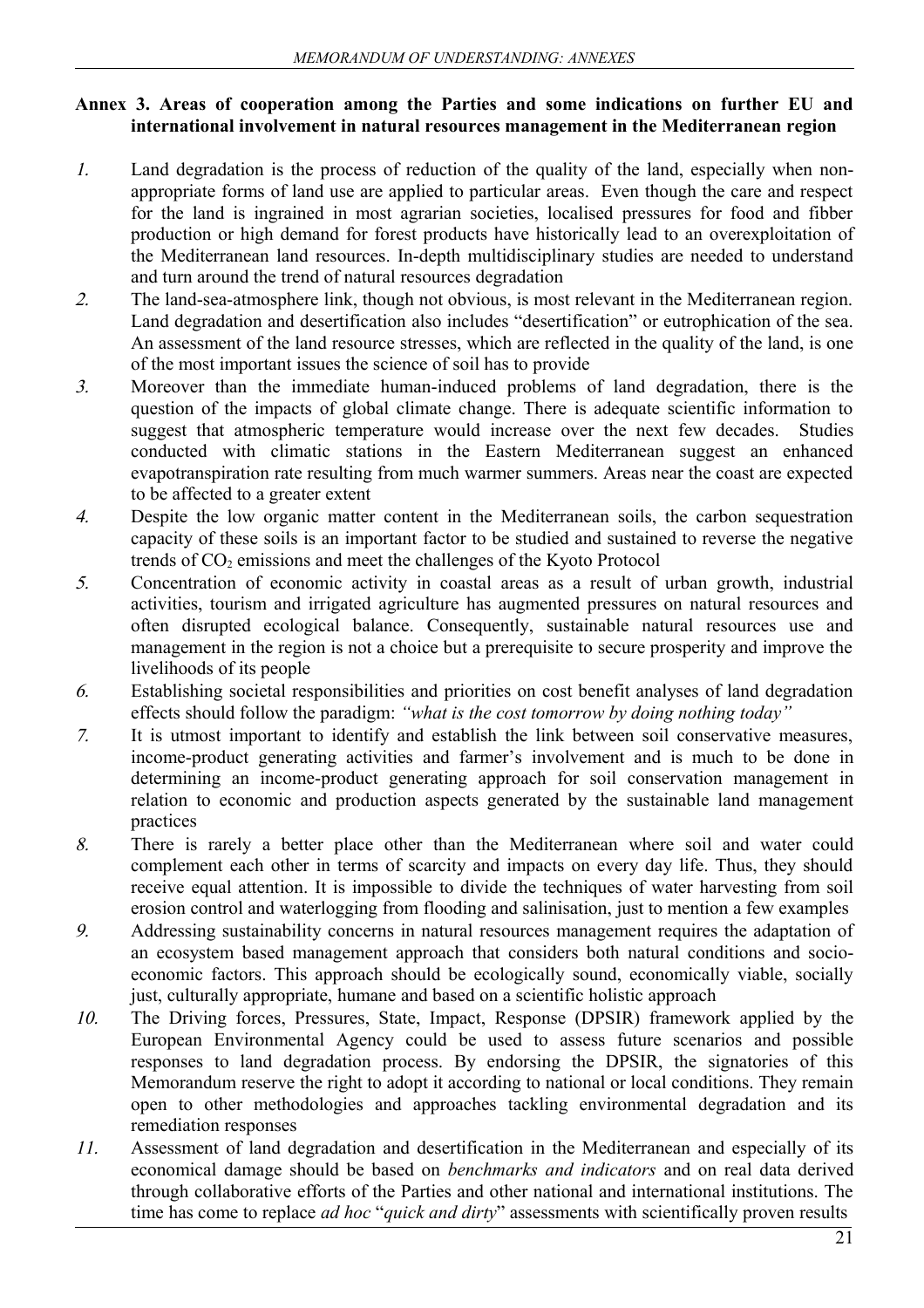- 12. Developing and adopting a common methodology to make harmonised estimates of land degradation throughout the Mediterranean regions could be a first step to perform and apply regional environmental impact assessments. Addressing different scales and allowing for data compatibility by making the best use of available information should be supported
- 13. Completing and updating the Euro-Mediterranean Geographical Soil Database at the scale of 1:1 million is a necessity for additional studies in the region. CIHEAM-IAM Bari in collaboration with the Parties should take the lead in finalising this database along with the soil map as it was agreed in the Memorandum of Understanding signed in Bari, Italy in December 1999. This database should be complemented with climate, land use land cover, and other possible data. All sources of funding should be explored to support this effort. The final result of this activity will form the Mediterranean component of the European Soil Data Centre (ESDAC) hosted by the JRC, Ispra.
- 14. Using the 1:1 million-scale soil database could be only the starting point of a long process that would require country-based assessments as scale dependency especially in soil survey is closely related to the national territory of a given country (compare Algeria with Lebanon for instance)
- 15. The use of contemporary tools such as Remote Sensing (RS) and Geographic Information Systems (GIS) and data derived from them should be encouraged to evaluate and monitor land degradation. However, ground data, field surveys and future databases should be combined with these tools to provide valid and accurate results on soil degradation process.
- 16. Harmonization and standardization of RS data is urgently needed. Standard methods of radiometric and atmospheric corrections are necessary to generalize results of research and enable comparison between different countries
- 17. Identification of remotely sensed indices related to land degradation is also needed. Such indices could be further developed to derive food security indicator for the Mediterranean countries
- 18. The first exercise to be implemented by the Parties could be the Mediterranean Assessment of Soil Degradation (MEDSOD) as a multidisciplinary integrated assessment of soil degradation to be able to show both "*hot and bright spots*" in natural resources management and conservation
- 19. Showing "*bright spots*" and success stories in ecosystem management is particularly important to demonstrate that investing in sustainable use of natural resources is worthy and should be continued
- 20. An interesting area of cooperation should be the preservation and valorisation of traditional technical knowledge to contribute to the conservation and enhancement of biodiversity, natural and ecological habitat, cultural heritage, and environmental quality
- 21. Following the development and eventual adaptation of the EU Thematic Strategy for Soil Protection by the European Commission the Parties agree on the need to collect new soil data and to confront their national soil protection legislation with the EU standards
- 22. Promotion of public and private partnerships in natural resources management should be strengthened
- 23. Extensive experience in Participatory Irrigation Management (PIM) should be expanded in Participatory Land Management (PLM) and finally into Integrated Natural Resources Management (INRM)
- 24. Participatory Land Management at Mediterranean region should involve both identification of threats to the ecosystem and the ways to confront these threats by assuring the direct involvement of the local communities as this process empowers them in enhancing their skills, knowledge and experience leading to greater self-reliance. The institutional capacity of National Resource Management Projects should be strengthened to realize integration and coordination among local institutions
- 25. Local Development Strategies (LDS) should involve new approaches and common features of bottom up, multi-sectoral partnerships, participation, and institutional support. Local governance as an institutional environment should work with other stakeholders to move towards a more integrated approach that involve: Creating an enabling environment; Identification of roles and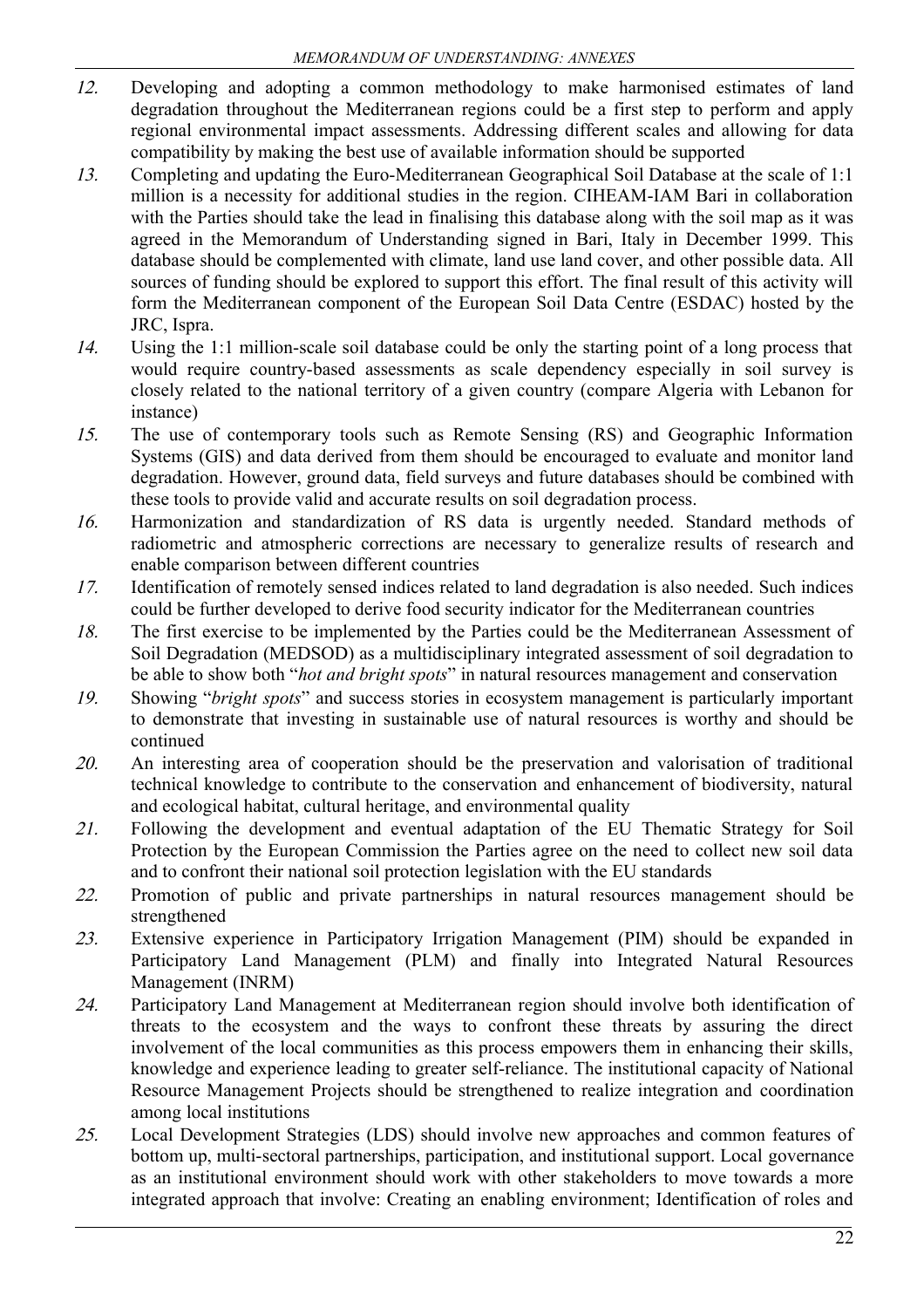responsibilities of stakeholders; Enhancing communication; Empowerment through capacity building; Efficient mobilization and allocation of resources; Participatory evaluation and monitoring; and Strengthening local governance

- 26. Social Capital Development (SCD) is the core of the sustainable development that brings towards Sustainable Land Management and Local Development. SCD deals with the creation of networks that enable collective actions and enhance project's effectiveness and sustainability. The social capital development should be built on the bases of trust and solidarity, collective action and cooperation, social cohesion and information communication
- 27. Drought Risk Management is another important aspect of future research. National-level integrated drought monitoring systems are not operational in the region. There has been limited regional coordination among irrigation authorities, agricultural extension services, meteorological departments, and NGOs, about the extent and impact of drought. The region has an overwhelming need for modern and effective drought early warning systems
- 28. Landmines and unexploded ordnance (UXO) dating since World War II and after, affect large areas in the South Mediterranean. They hinder significantly the regional agricultural, industrial and tourist developmental programmes. There are no databases in geo-referenced digital form for the landmine-affected and de-mined areas that insure the implementation of sustainable integrated developmental programs. National humanitarian de-mining programs should be further strengthened
- 29. The *good farming practices* incentives that the European Community encourages in the EU member states could be expanded and applied in other non-EU countries following detailed analyses on the particularities of each Mediterranean country
- 30. Studies are needed for endorsing *productive farming systems* that mostly promote reduced fertiliser use, backing of organic farming, conversion of arable land to grassland, cover crops and strips preventing erosion and fires, preserving areas of special biodiversity, maintenance of existing sustainable and extensive systems, and preserving farmed landscapes
- 31. Endorsing *non-productive land management* measures including set-aside land, up-keep of abandoned land and woodland, maintenance of landscape features including ancient terraces and supporting training, farm incomes, employment and societal attitudes should be encouraged and better explored
- 32. Future rural development projects should promote sustainable agricultural intensification and diversification, strengthen rural education by targeting the rural poor and achieving a better balance between genders towards sustained development and societal equity agreement. Policy briefings could serve as guidance for countries updating or developing policies on sustainable management of natural resources, codes of conduct, laws and regulations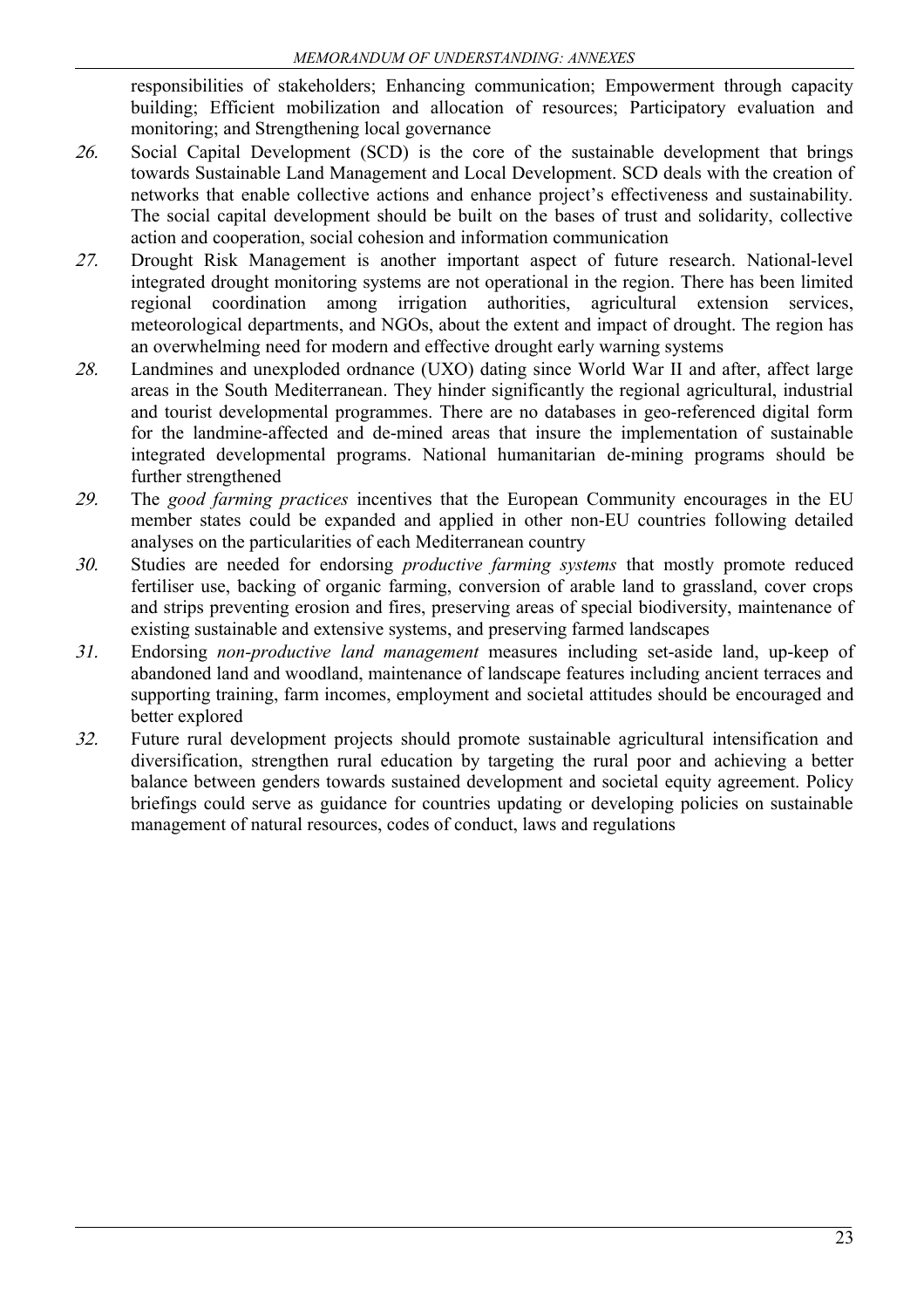#### **Annex 4. Cooperation and management activities derived by this MoU**

In December 1999, in a concerted action with the European Commission, in Bari, Italy was convened the first Euro-Mediterranean Meeting on soil information where some of the current signatories were invited to attend. At the end they all agreed to, as a first step, to establish the Euro-Mediterranean Network of Soil Information that later paved the way for future successful projects like MEDCOASTLAND. The Parties remain hopeful that this MoU would follow such good examples and could further strengthen collaboration between all the Mediterranean countries. They are grateful to the European Commission for funding MEDCOASTLAND and to CIHEAM IAM Bari for successfully coordinating the project.

- 1. The Parties express their will and interest to support collaboration among them and throughout the whole Mediterranean region. This will depend also on the willingness of the Mediterranean countries and could be done only on the basis of unconditional participation and collaboration
- 2. Coastal areas are particularly fragile ecosystems. The Parties are confident that protecting them from degradation requires adoption of integrated management strategies, in which the soil and land components are of primary importance
- 3. Following the objectives of the MEDCOASTLAND project, included in its Technical Annex and in order to better coordinate region-wide efforts and programming actions in natural resources management the Parties agree on the establishment of the **R**egional **O**ffice for Sustainable Land and **SO**il Management in the **M**editerranean (ROSOM) hosted by CIHEAM IAMB as the Mediterranean component of the European Soil Data Centre (ESDAC),
- 4. While appreciating the existence of similar structures in the area of water management (i.e. Arab Water Council or Global Water Partnership) no such entity exists in land and soil management in the Mediterranean
- 5. Funding for ROSOM could be sought at national and international donors. The CIHEAM IAMB will be the hosting location of ROSOM. The Parties could make concrete proposals for in-kind or cash offers, if any
- 6. A Mission Statement and the Terms of Reference would be developed for this Office by a Group of Experts composed by Parties 1,3,6,7,11,35,and 36, of this MoU and will be made available to all the Parties in June 2006
- 7. Whenever established and if this becomes a reality, ROSOM should possess in digital GIS format, among other georeferenced databases, the Euro-Mediterranean Geographical Soil Database at the scale of 1:1 million. It would be also responsible for updating this database. In addition, ROSOM should support the preparation of the Mediterranean Assessment of Soil Degradation (MEDSOD), preparation of a Soil Atlas of the Mediterranean and the establishment of a Mediterranean Soil Museum to be located in the premises of one of the Parties of this MoU. Final decision on the location of this Museum will be made at a later stage. Interested Parties to host the Museum could make concrete proposals
- 8. ROSOM should organise soil science training programmes and soil survey summer schools for students and extension service agents coming from all the Mediterranean countries. Training would be provided also on the field assessment of land degradation and application of soil conservation measures.
- 9. ROSOM could provide much needed regional soil information for developing reliable drought and desertification early warning systems
- 10. Collaboration among the Parties and with ROSOM, national institutions (governmental and NGOs), with CIHEAM, EC, FAO, UNEP, UNCCD, GEF, Plan Bleu, MAP, MCSD, WOCAT<sup>[12](#page-24-0)</sup>, GLCN<sup>[13](#page-24-1)</sup> and/or other international agencies or projects operating in the Mediterranean region should be promoted and strengthened

<span id="page-24-0"></span><sup>&</sup>lt;sup>12</sup> World Overview of Conservation Approaches and Technologies

<span id="page-24-1"></span><sup>&</sup>lt;sup>13</sup> Global Land Cover Network